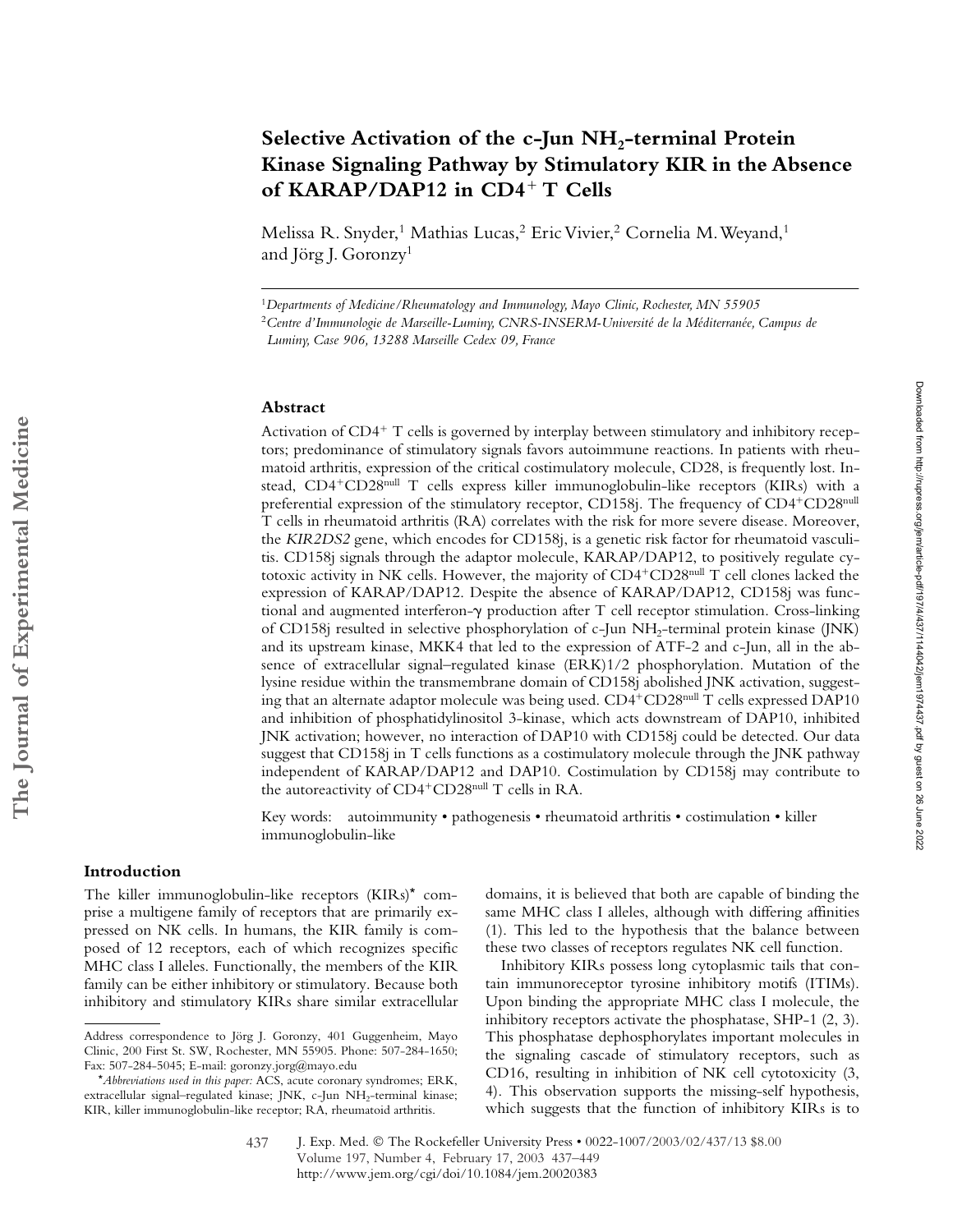recognize self-MHC class I molecules and prevent selfdirected NK cell cytotoxicity (5).

In contrast to inhibitory KIRs, stimulatory receptors do not possess a cytoplasmic tail that contains ITIMs, making these receptors unable to activate protein tyrosine phosphatases. In fact, the cytoplasmic tail of stimulatory KIRs does not contain any known signaling motifs and requires an adaptor molecule, KARAP/DAP12, to initiate the signaling cascade (6–8). Signaling through KARAP/DAP12 leads to activation of members of the Syk family of protein tyrosine kinases resulting in extracellular signal–regulated kinase (ERK) activation, calcium mobilization, and NK cell cytotoxicity.

In addition to NK cells, T cell subsets express members of the KIR family. In healthy individuals, the majority of KIR expression on T cells is limited to CD8<sup>+</sup> T cells. CD8- T cells that express KIRs are oligoclonally expanded and possess the memory phenotype, CD44<sup>+</sup>CD57<sup>+</sup> CD45RO<sup>+</sup>CD28<sup>null</sup>. It has been proposed that KIR expression on T cells occurs after chronic, antigen-driven stimulation (9).

In contrast to healthy individuals, patients with rheumatoid arthritis (RA) or acute coronary syndromes (ACS) often possess subpopulations of CD4<sup>+</sup> T cells that express KIRs (10, 11). CD4<sup>+</sup>KIR<sup>+</sup> T cells are clonally expanded and have lost expression of CD28, suggesting that these cells have undergone chronic stimulation (12). The expansion of CD4-CD28null T cells is associated with increased disease severity in RA (13) and plaque instability in patients with ACS (14). Of the known members of the KIR family, the *KIR2DS2* gene, which encodes the CD158j molecule, is the most frequently expressed KIR on CD4+CD28null T cells from patients with RA. Individuals carrying the *KIR2DS2* gene are at greater risk of developing RA-associated vasculitis, suggesting that CD158j plays a role in the disease pathogenesis (15).

Because CD158j is a stimulatory receptor on NK cells, we hypothesized that this molecule functions as a stimulatory molecule on CD4<sup>+</sup> T cells that have lost CD28 expression. However, most CD4<sup>+</sup> T cells do not express KARAP/DAP12 and CD158j stimulation in T cells does not induce activation of the signaling cascade seen in NK cells. Here, we demonstrate that CD158j selectively activates the c-Jun  $NH_2$ -terminal kinase (JNK) signaling pathway independent of the adaptor molecule, KARAP/ DAP12. Activation of this pathway up-regulates IFN- $\gamma$  expression after suboptimal TCR stimulation. We conclude that CD158j induces inflammation in RA and ACS by regulating the effector functions of CD4-CD28null T cells through the JNK pathway.

## **Materials and Methods**

**The Journal of Experimental Medicine**

The Journal of Experimental Medicine

Cloning of CD4<sup>+</sup>CD28<sup>null</sup> T Cells. The protocol was approved by the Mayo Clinic Institutional Review Board and all patients gave written, informed consent. Peripheral blood mononuclear cells (PBMCs) from patients with RA were isolated using Ficoll-Hypaque (Amersham Biosciences) and were

sorted for CD4-CD28null T cells by FACS® using anti-CD4FITC and anti-CD28PE mAbs (Becton Dickinson). Sorted cells were cloned using limiting dilution. Clones were maintained on  $1.0 \times 10^6$  irradiated heterologous PBMCs/ml,  $2.0 \times 10^5$  irradiated Epstein Barr virus–transformed B cells/ml, 30 ng/ml anti-CD3 mAb (OKT3, CRL 8001; American Type Culture Collection), and 50 U/ml recombinant human IL-2 (Proleukin; Chiron Corp.). Established T cell clones were characterized for the expression of CD28 and CD158b/j by flow cytometry using anti-CD28FITC (Becton Dickinson) and anti-CD158b/jPE mAbs (GL183; Beckman Coulter).

*Reverse Transcriptase PCR.* For all reverse transcriptase (RT)- PCR experiments, total RNA was extracted using TRIzol reagent (Invitrogen/Life Technologies). cDNA was synthesized using an oligo-dT primer and AMV reverse transcriptase (Roche Molecular Diagnostics). CD4<sup>+</sup>CD28<sup>null</sup>CD158b/j<sup>+</sup> clones were analyzed for the expression of KIR2DS2 (CD158j), KIR2DL2 (CD158b1), and KIR2DL3 (CD158b2) transcripts using receptor-specific PCR primers described by Uhrberg (16). The CD158 nomenclature for the cell surface molecules and KIR nomenclature for the corresponding genes were used as suggested by the 7th Human Leukocyte Differentiation Antigens Workshop (17). CD4<sup>+</sup>CD28<sup>null</sup>CD158j<sup>+</sup> T cell clones were characterized for the expression of KARAP/DAP12 transcript using the primers 5'-CAGTTGCTCTACGGTGAGC-3' and 5'-TGT-GTGTTGAGGTCGCTG-3. For each RT-PCR analysis, -actin transcript, amplified by the primers 5-ATGGCCACG-GCTGCTTCCAGC-3' and 5'-CAGGAGGAGCAATGATC-TTGAT-3, was used as a control.

*IFN-γ Analysis*. IFN-γ expression was analyzed by real-time, quantitative PCR and ELISA. For the real-time PCR analysis, resting CD4+CD28<sup>null</sup>CD158b/j<sup>+</sup> T cell clones were stimulated with immobilized mouse IgG (ICN Biomedicals), anti-CD3 mAb (OKT3), anti-CD158b/j mAb (GL183), anti-CD3 and anti-CD158b/j mAbs, or anti-CD3 and anti-MHC class I ( $\beta$ 2-microglobulin; L368, HB149; American Type Culture Collection) mAbs. After 4 h, the cells were harvested, total RNA was extracted, and cDNA was synthesized. The number of IFN- $\gamma$  transcripts was determined by real-time, quantitative PCR (LightCycler; Roche Molecular Diagnostics). Primers used for the amplification were 5'-ACCTTAAGAAATATTTTAATGC-3' and 5'-ACCGAATAATTAGTCAGCTT-3'. For quantification of protein production, cell supernatants were harvested after 20 h and IFN- $\gamma$  was determined by ELISA (Biosource International) according to the manufacturer's instructions.

PathwayFinder cDNA Array. A resting CD4+CD28null CD158b/j- T cell clone was treated with either mouse IgG or anti-CD158b/j mAb and cross-linked with rabbit anti–mouse IgG polyclonal Ab (ICN Biomedicals). After 4 h, total RNA was harvested. cDNA was synthesized and used to probe the PathwayFinder cDNA Array (SuperArray) according to the manufacturer's instructions.

*Vaccinia Virus Infection.* Jurkat T cells were infected for 18 h at a ratio of 10:1 (viral PFU:T cell ratio) with either wild-type (WR) vaccinia virus or recombinant vaccinia virus containing KIR2DS2 (CD158j) cDNA (both provided by Dr. Paul Leibson, Mayo Clinic). Cell surface expression of CD158j was confirmed by flow cytometry.

*Subcloning, Site-directed Mutagenesis, and Transient Transfection.* CDNA for CD158j was amplified using the primers 5- TTACGGCGGCCGCATGTCGCTCATGGTCGTC-3' and 5'-CCGGCTCTAGATTATGCGTATGACACCTCCTG-3'. The amplified product was digested with Not and XbaI and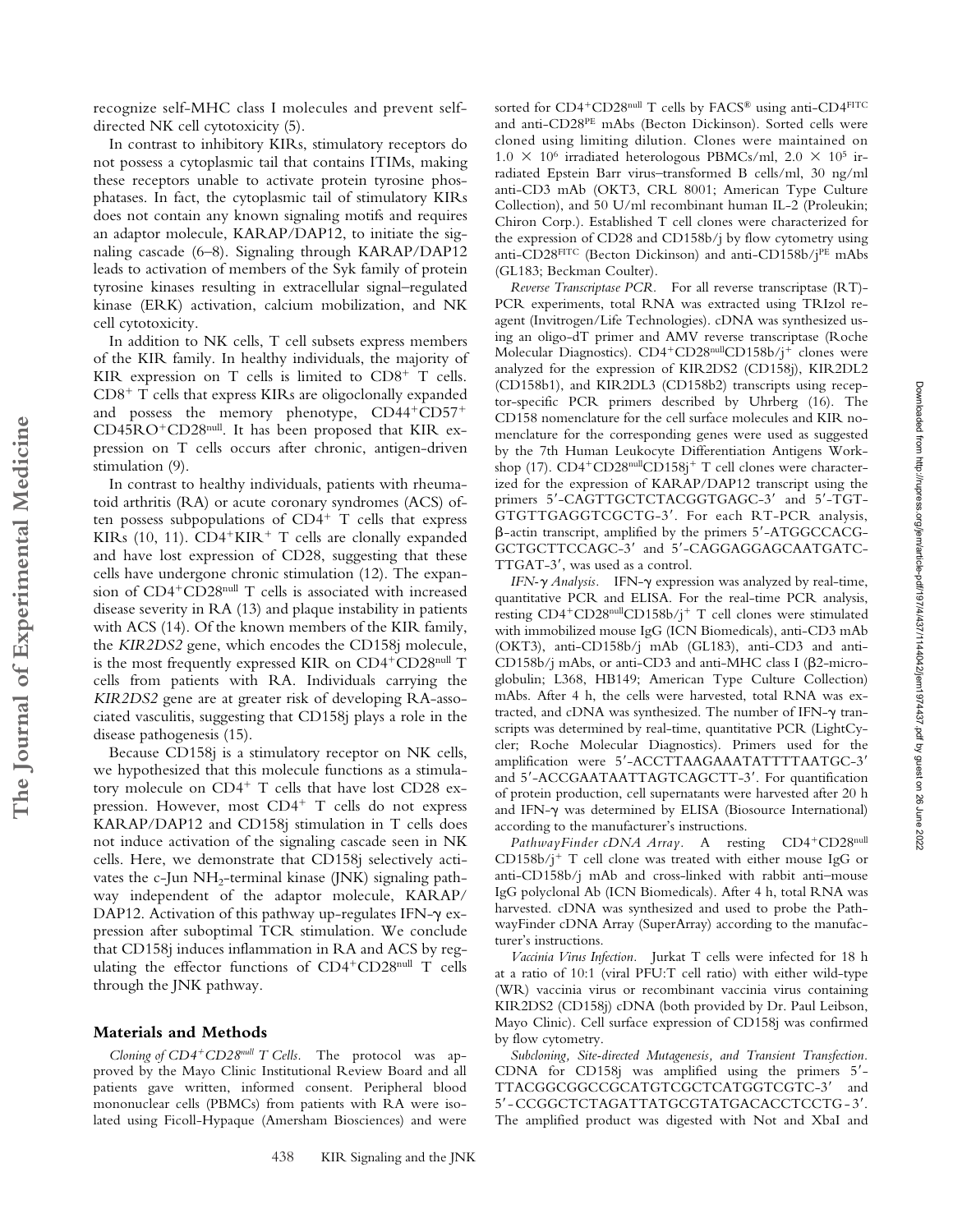cloned into the mammalian expression vector pcDNA3.1. A mutant of CD158j was constructed in which lysine 233 was changed to isoleucine (K233I) according to a previously published protocol (18). Briefly, cDNA for CD158j was amplified in two pieces using the primers 5'-TTACGGCGGCCGCATGTCGCT-CATGGTCGTC-3'/5'-GAAAGGGATGATGACCACT-

GAG-3' and 5'-CTCAGTGGTCATCATCCCTTTC-3'/5'-CCGGCTCTAGATTATGCGTATGACACCTCCTG-3. After purification, the two PCR products were mixed and amplified as the full-length cDNA for CD158jK233I. This cDNA was digested with NotI and XbaI and cloned into the mammalian expression vector pcDNA3.1. The mutation was confirmed by sequencing.

Both plasmid constructs were purified using the EndoFree Plasmid Giga Kit (QIAGEN) and ethanol precipitated. To induce expression, Jurkat T cells were transiently transfected with these constructs by electroporation. Cell-surface expression was confirmed by flow cytometry. Cells were used for subsequent experiments 48 h after transfection.

Cell Stimulation. Resting CD4<sup>+</sup>CD28<sup>null</sup>CD158b/j<sup>+</sup> T cell clones or transfected Jurkat T cells were treated with mouse IgG, anti-CD3, anti-CD158b/j, or anti-CD3 and anti-CD158b/j mAbs and then cross-linked with rabbit anti–mouse IgG Ab. For the experiments in which protein phosphorylation was examined, cells were stimulated for 20 min; for the experiments in which protein expression was examined, cells were stimulated for 2 h. For inhibition experiments, cells were treated with 2.0  $\mu$ M wortmannin for 1 h before stimulation. Cells were harvested immediately after stimulation and were lysed.

*Western Blots.* Between  $5 \times 10^6$  and  $10 \times 10^6$  cells/sample were harvested for protein extraction. Samples were incubated on ice in 50 mM TrisCl (pH 7.6), 150 mM NaCl, 1.0% Triton X-100, 0.5 mM PMSF, 5.0  $\mu$ g/ml aprotinin, 10.0  $\mu$ g/ml leupeptin, 1.0 mM orthovanadate. Clarified cell lysates were collected after centrifugation at 10,000 *g* for 10 min. The amount of total protein in each sample was quantified with the Protein Assay Kit II (BioRad Laboratories). Lysates were analyzed by SDS-PAGE and transferred onto a nitrocellulose membrane. For the characterization of KARAP/DAP12 expression in CD4<sup>+</sup> CD28<sup>null</sup> T cell clones, membranes were blotted in series with specific Abs against KARAP/DAP12 (provided by Dr. Paul Leibson, Mayo Clinic) and  $\beta$ -actin (Sigma-Aldrich). For clones that were stimulated before lysis, the membranes were blotted in series with specific Abs against phospho-JNK and JNK (both Cell Signaling Technology) or  $\beta$ -actin (Sigma-Aldrich), phospho-ERK1/2 and ERK1/2, phospho-MKK4 and MKK4, or c-Jun, ATF-2 (all Cell Signaling Technology), and  $\beta$ -actin (Sigma-Aldrich). Blots were developed using horseradish peroxidase-conjugated goat anti–rabbit IgG or horseradish peroxidase–conjugated rabbit anti–mouse IgG Abs (both Cell Signaling Technology) and the SuperSignal West Pico Chemiluminescent Detection System (Pierce Chemical Co.).

Immunoprecipitation. RBL cells, CD158j<sup>+</sup> RBL cells, or CD158j+KARAP/DAP12<sup>+</sup> RBL cells (19) were washed with  $1 \times$  PBS, 1.0 mM MgCl<sub>2</sub>, and 1.0 mM CaCl<sub>2</sub> and then biotinylated using 1.0 mg/ml sulfo-NHS-LC-biotin (Pierce Chemical Co.) for 10 min at room temperature. Cells were washed with 1  $\times$  PBS, 0.1 M Tris, and 0.1 M glycine; 25  $\times$  10<sup>6</sup> cells/ml were lysed in 1.0% digitonin, 0.12% Triton X-100, 150 mM NaCl, and 20 mM triethanolamine, pH 7.8. Lysates were precleared with protein G-Sepharose beads (Amersham Biosciences), followed by addition of anti-DAP10 or isotype control Abs conjugated to protein G-Sepharose beads. Samples were incubated

439 Snyder et al.

overnight at 4C. Immunoprecipitated samples were separated by SDS-PAGE (15%) and transferred to nitrocellulose membranes. Blots were developed using horseradish peroxidase–conjugated streptavidin and the ECL Plus (Amersham Biosciences).

Jurkat T cells were lysed in 50 mM Tris buffer (pH 8.0), 150 mM NaCl, 1.0% NP-40, 1.0 mM EDTA, 1.0 mM PMSF, 10.0  $\mu$ g/ml aprotinin, and 10.0  $\mu$ g/ml leupeptin. Lysates were precleared with protein G-Sepharose beads, followed by addition of anti-DAP10 or anti-KARAP/DAP12 Abs conjugated to protein G-Sepharose beads. Samples were incubated overnight at 4C. Immunoprecipitated samples were separated by SDS-PAGE (15%) and transferred to nitrocellulose membranes. Blots were developed using horseradish peroxidase-conjugated streptavidin and the ECL Plus.

#### **Results**

*Characterization of CD4*-*CD28nullCD158b/j*- *T Cell Clones.* PBMCs were obtained from patients with RA, and CD4<sup>+</sup>CD28<sup>null</sup> T cells were sorted by FACS®. After limiting dilution cloning, individual clones were characterized for the cell surface expression of CD158b/j. Within a panel of randomly selected clones,  $\sim$ 35% of the clones expressed CD158b/j on the cell surface. Representative clones are shown in Fig. 1 A. Each of these clones expressed CD158b/j at levels similar to those previously observed for NK cells.

Within the KIR family there are three receptors that, due to similarities in the extracellular domains, are recognized by the antibody, GL183. These receptors are the stimulatory CD158j (KIR2DS2) and the inhibitory CD158b1 (KIR2DL2) and CD158b2 (KIR2DL3; reference 17). Therefore, it was not possible to determine by flow cytometry if a particular clone expressed one receptor or a mixture of receptors. CD4<sup>+</sup>CD28<sup>null</sup>CD158b/j<sup>+</sup> T cell clones were analyzed by RT-PCR with KIR-specific primers. The majority of the selected clones, including those shown in Fig. 1 A, expressed transcripts for CD158j and CD158b1; mRNA for CD158b2 was not detected (unpublished data).

In NK cells, the stimulatory CD158j uses the adaptor molecule, KARAP/DAP12, to activate members of the Syk family of protein tyrosine kinases. However, the majority of CD4- T cells, including Jurkat T cells, do not express KARAP/DAP12 (8). CD4<sup>+</sup>CD28<sup>null</sup>CD158b/j<sup>+</sup> T cell clones were analyzed for expression of the KARAP/DAP12 transcript and protein (Fig. 1, B and C). Neither KARAP/ DAP12 transcript nor protein could be detected in any of the clones included in this study or in Jurkat T cells.

*CD158b/j Augments IFN- Expression Induced by Suboptimal TCR Stimulation.* To determine if CD158j could function as a costimulatory molecule despite the lack of KARAP/DAP12, we stimulated CD4<sup>+</sup>CD28<sup>null</sup>CD158b/j<sup>+</sup> T cell clones with anti-CD3 and anti-CD158b/j mAbs and analyzed the expression of IFN- $\gamma$ . A representative experiment using real-time PCR to quantify IFN- $\gamma$  transcripts is shown in Fig. 2 A. Stimulation with high doses of anti-CD3 mAb resulted in a large increase in IFN- $\gamma$  transcript production when compared with the control mAb. This level of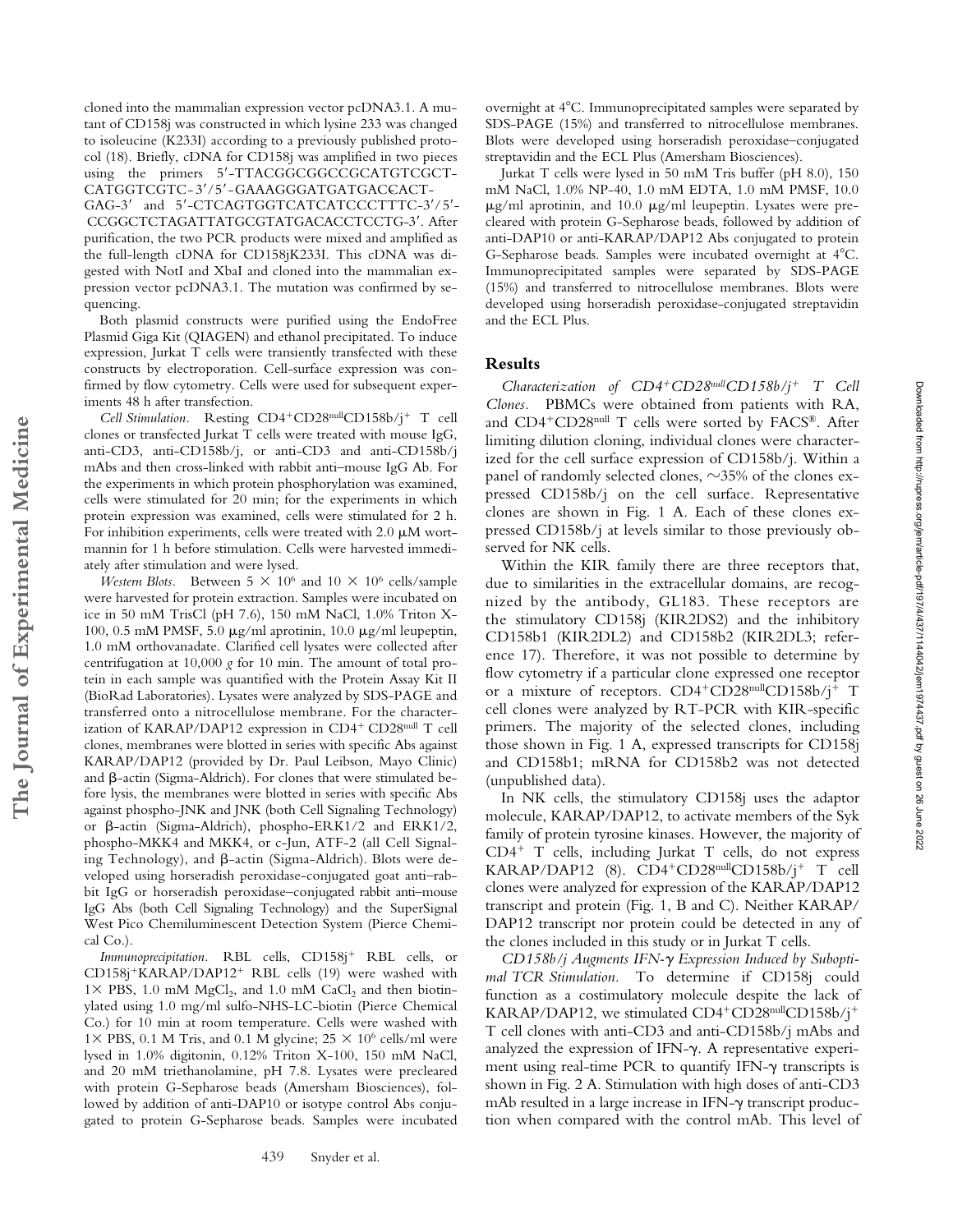

**Figure 1.** CD4<sup>+</sup>CD28<sup>null</sup> T cell clones express CD158b/j, but do not express KARAP/DAP12. CD4<sup>+</sup>CD28<sup>null</sup> T cells were sorted from patients with RA, and clones were established by limiting dilution. Clones were analyzed by flow cytometry for expression of CD28 and CD158b/j. Four representative clones (#1 through #4) are shown. All clones expressed CD4 (unpublished data; A). RT-PCR was used to amplify transcripts for KARAP/DAP12 and  $\beta$ -actin from PBMCs (lane 1), Jurkat T cells (lane 2), and CD4<sup>+</sup>CD28<sup>null</sup> T cell clones #1-#4 (lanes 3-6, respectively). cDNA was omitted for the negative control (lane 7) (B). Western blotting was used to detect  $KARAP/DAP12$  and  $\beta$ -actin protein (bottom panels) in Jurkat T cells (lane 1), Jurkat T cells transfected with KARAP/ DAP12<sup>+</sup> vaccinia virus (lane 2), and CD4<sup>+</sup>CD28<sup>null</sup> T cell clones (lanes  $3-7)$  (C).

**The Journal of Experimental Medicine**

The Journal of Experimental Medicine

induction was not observed if the cells were stimulated with either suboptimal concentrations of anti-CD3 mAb or optimal concentrations of anti-CD158b/j mAb. However, when the cells were costimulated with suboptimal concentrations of anti-CD3 and optimal concentrations of anti-CD158b/j mAbs, the increase in IFN- $\gamma$  production was essentially equivalent to the increase observed with the optimal dose of anti-CD3 mAb alone. Stimulation of the cells with anti-CD3 mAb and a control mAb, anti-MHC class I, did not enhance IFN- $\gamma$  expression, indicating that the costimulation was a specific function of CD158j. In Fig. 2 B, IFN-y production was analyzed by ELISA after stimulation of CD4<sup>+</sup>CD28<sup>null</sup>CD158b/j<sup>+</sup> T cell clones. As in Fig. 2 A, stimulation through either the TCR or CD158b/j alone resulted in modest increases in IFN- $\gamma$  expression. However, costimulation through both receptors resulted in approximately a threefold increase in IFN- $\gamma$  expression over either individual receptor stimulation. These data demonstrate



Figure 2.  $CD158b/j$  costimulates expression of IFN- $\gamma$  in  $CD4^+$ CD28<sup>null</sup> T cells. CD4<sup>+</sup>CD28<sup>null</sup>CD158b/j<sup>+</sup> T cell clones were stimulated using immobilized mouse IgG and anti-CD3 mAb alone or in combination with anti-CD158b/j mAb (shown as  $\mu$ g/ml). The number of IFN- $\gamma$  transcripts was quantified using real-time PCR. Anti-MHC mAb is included as a negative control (A). Cells were stimulated as above and IFN- $\gamma$  cytokine production was quantified by ELISA (B).

that, in CD4<sup>+</sup>CD28<sup>null</sup> T cells, CD158b/j functions as a costimulatory receptor in the absence of KARAP/DAP12.

*CD158j Stimulation Results in Increased Transcription of ATF-2.* To identify the signaling pathway used by CD158b/j in CD4<sup>+</sup>CD28<sup>null</sup> T cells, we used cDNA array technology. The PathwayFinder cDNA Array is a membrane that has been spotted with 23 different cDNAs, each of which is known to be up-regulated by a specific signaling pathway (Fig. 3 A). After stimulation of a CD4- CD28nullCD158b/j- T cell clone with either mouse IgG or anti-CD158b/j mAb, total RNA was harvested and used to probe the PathwayFinder cDNA Array. In comparison with the control mAb, stimulation through CD158b/j led to an increase in transcripts for ATF-2 (positions 1A and 1B) and HSP27 (positions 4C and 4D; Fig. 3 B). The  $\beta$ -actin and GAPDH controls (positions 3G through 8G, respectively) indicated that the amount of RNA used for each membrane was equivalent. The transcription of ATF-2 and HSP27 are regulated by the JNK signaling cascade (20, 21). Other pathways represented on the cDNA array, including the NF-KB, ERK, and p53 pathways, were not up-regulated after CD158b/j stimulation, suggesting that the activation was specific for the JNK pathway.

*Activation of CD158b/j Leads to Phosphorylation of JNK but Not ERK.* Activation of the JNK signaling cascade involves phosphorylation of several tyrosine kinases, which in turn phosphorylate MKK4 on serine and threonine resi-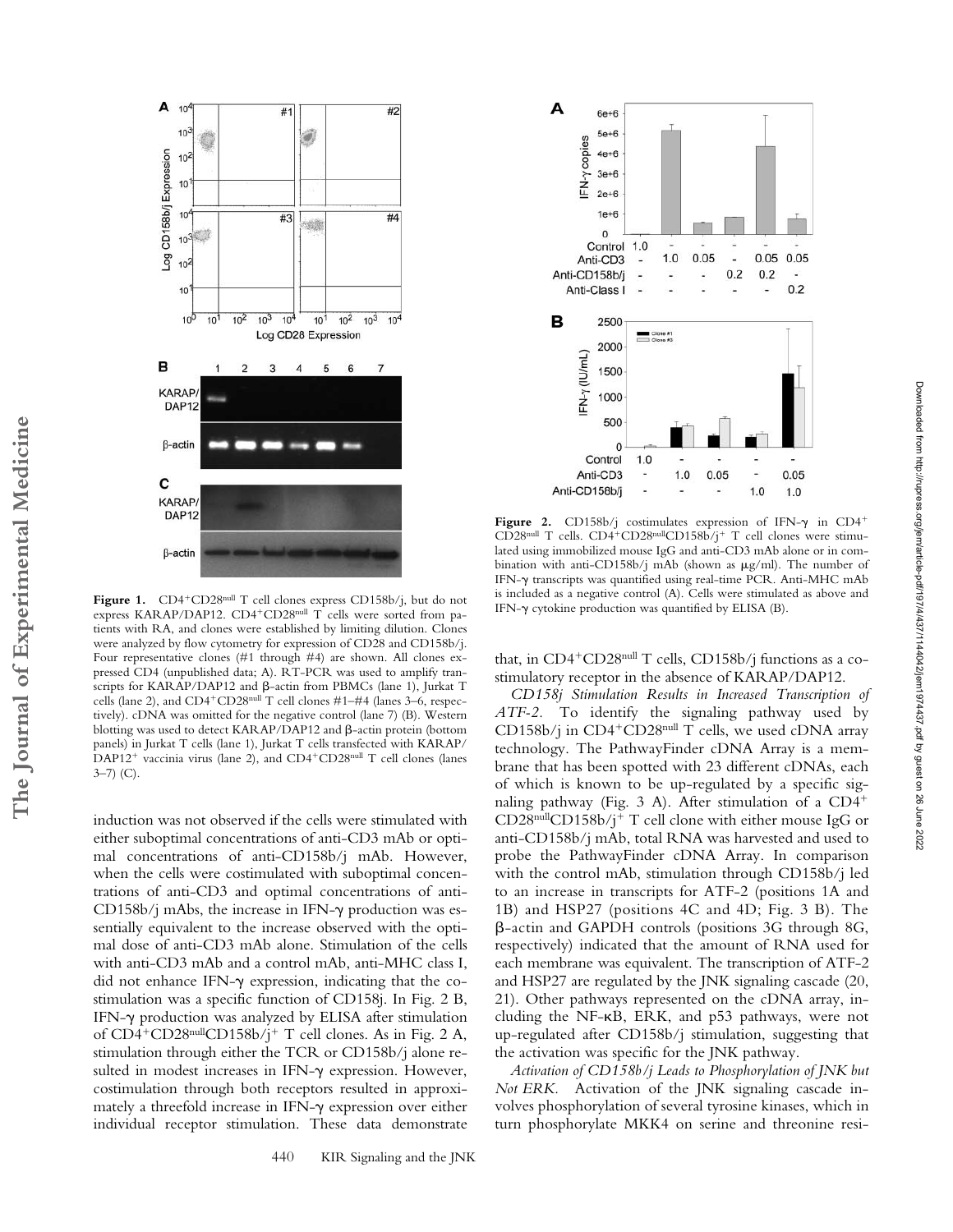

Figure 3. Stimulation through CD158b/j results in an up-regulation of ATF-2 and HSP27 transcripts. The PathwayFinder cDNA Array is spotted in duplicate with 23 cDNAs. Represented on the membrane are the ERK (egr-1 and c-fos), JNK (ATF-2, hsf1, HSP27, and HSP90), NF- $\kappa B$ (iNos, NF- $\kappa$ B, and I $\kappa$ B $\alpha$ ), NFAT (IL-2, Fas, and CD5), TGF- $\beta$  (p16, p21, and p57Kip2), Wnt (c-myc), p53 (p21, gadd45, pig7, pig8, mdm2, and bax), and CREB pathways (egr-1, CYP19, and c-fos). The membrane also included a negative control (pUC18) and two positive controls ( $\beta$ -actin and GAPDH) (A). A CD4<sup>+</sup>CD28<sup>null</sup>CD158b/j<sup>+</sup> T cell clone was stimulated with control mouse IgG or anti-CD158j mAb and crosslinked with rabbit anti–mouse IgG Ab. Total RNA was harvested and used to probe the PathwayFinder cDNA Array (B).

dues. These kinases phosphorylate JNK on tyrosine, serine, and threonine residues. To confirm the results obtained with the PathwayFinder cDNA Array, we analyzed the induction of JNK phosphorylation after CD158b/j stimulation. CD4<sup>+</sup>CD28<sup>null</sup>CD158b/j<sup>+</sup> T cell clones were stimulated with mouse IgG, anti-CD3 mAb, anti-CD158b/j mAb, or a combination of anti-CD3 and anti-CD158b/j mAbs. The cell lysates were then analyzed by Western blot for phosphorylated and total cellular JNK (Fig. 4 A). In all of the clones analyzed, stimulation with anti-CD158b/j mAb, either alone or in combination with suboptimal concentrations of anti-CD3 mAb, resulted in phosphorylation of JNK, even in clone #4 that did not phosphorylate JNK upon CD3 stimulation. Thus, in the CD4+CD28<sup>null</sup> T cells, stimulation through CD158b/j led to phosphorylation of JNK and activation of the JNK pathway.

Results from the PathwayFinder cDNA array suggested that the JNK pathway was specifically activated after CD158b/j stimulation and that there was no activation of the mitogenic ERK pathway. In contrast, CD158j stimulation in NK cells, signaling through KARAP/DAP12, leads to ERK phosphorylation. Three CD4<sup>+</sup>CD28<sup>null</sup>CD158b/j<sup>+</sup>



Figure 4. Stimulation of CD158b/j in CD4<sup>+</sup>CD28<sup>null</sup> T cells leads to JNK, but not ERK, phosphorylation. CD4<sup>+</sup>CD28<sup>null</sup>CD158j<sup>+</sup> T cell clones shown in Figure 1 (clones #1, #2, and #4) were stimulated with anti-CD3 and/or anti-CD158b/j mAbs and cross-linked with rabbit anti– mouse IgG Ab. After SDS-PAGE and transfer to a nitrocellulose membrane, the cell lysates were analyzed for phosphorylation of JNK (left panels), after which the blots were stripped and reprobed with Abs against total JNK (right panels) (A). After SDS-PAGE and transfer to a nitrocellulose membrane, the cell lysates were analyzed for phosphorylation of ERK (left panels), after which the blots were stripped and re-probed with Abs against total ERK (right panels) (B).

T cell clones were stimulated as previously described and then analyzed for ERK phosphorylation (Fig. 4 B). Each of the three clones induced ERK phosphorylation after either optimal or suboptimal TCR stimulation. In contrast, stimulation through CD158b/j in two of the three clones did not result in ERK phosphorylation. A third clone did display some ERK phosphorylation after CD158b/j activation, although it was minimal in comparison with the level of ERK phosphorylation detected after TCR stimulation. In summary, this data suggests that, in the absence of KARAP/DAP12, CD158b/j specifically uses the JNK cascade as its primary signaling pathway.

*Activation of CD158b/j Leads to Phosphorylation of MKK4.* To further characterize the signaling pathway used by CD158b/j in CD4<sup>+</sup>CD28<sup>null</sup> T cells, we analyzed the activation of the kinase MKK4 directly upstream of JNK. Several CD4-CD28nullCD158b/j- T cell clones were stimulated as described previously. The cell lysates were then analyzed by Western blot for the phosphorylation of MKK4 (Fig. 5). In two of the three clones analyzed, high concentrations of anti-CD3 mAb induced phosphorylation of MKK4. This phosphorylation was decreased or absent when the cells were stimulated with suboptimal doses of anti-CD3 mAb. All of the clones, when stimulated with anti-CD158b/j mAb alone or in combination with suboptimal anti-CD3 mAb, induced phosphorylation of MKK4. This confirmed the initial findings that stimulation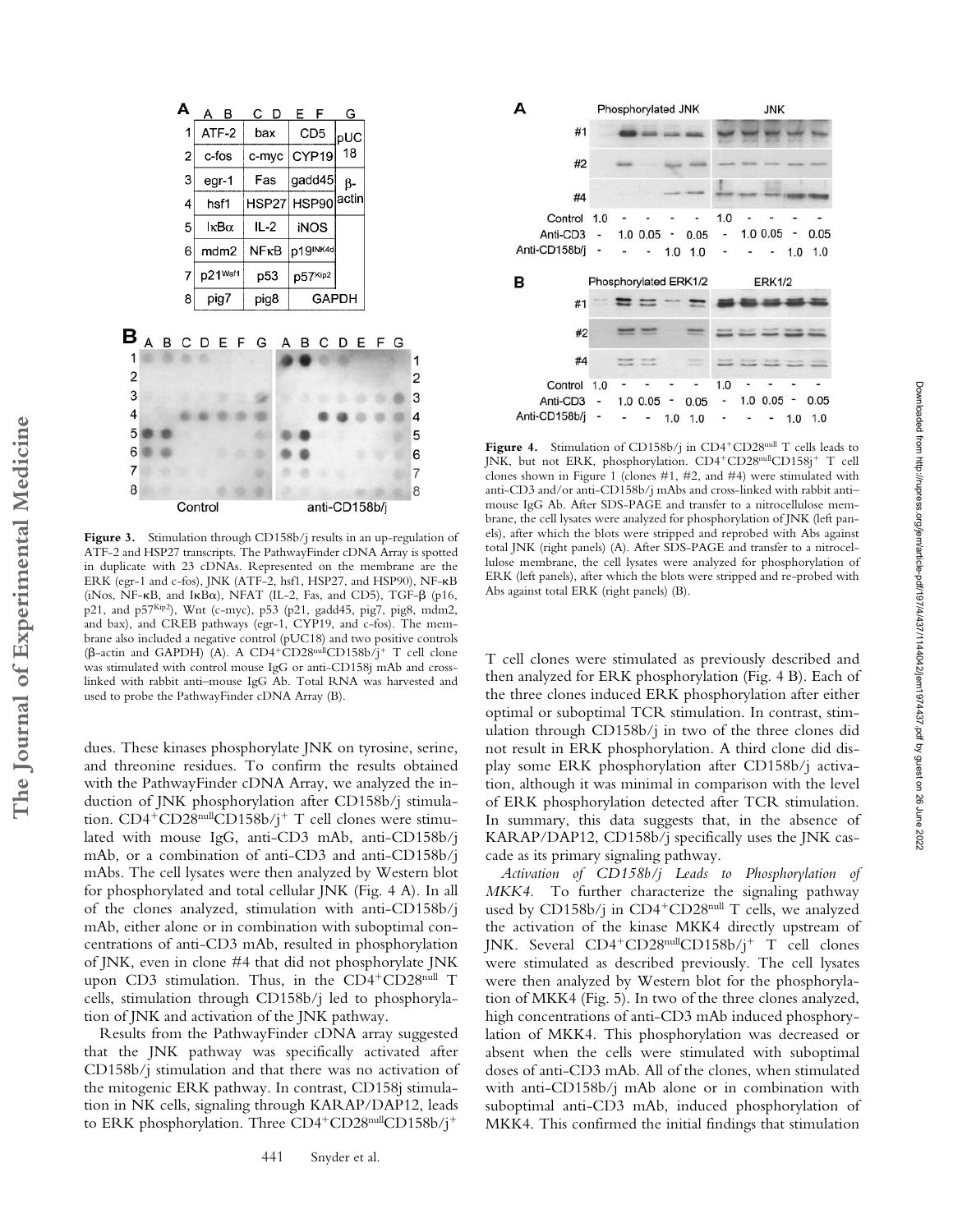

Figure 5. Stimulation of CD158b/j in CD4+CD28<sup>null</sup> T cells leads to MKK4 phosphorylation. CD4+CD28nullCD158j+ T cell clones (clones #1, #2, and #4) were stimulated with anti-CD3 and/or anti-CD158b/j mAbs and cross-linked with rabbit anti–mouse IgG Ab. After SDS-PAGE and transfer to a nitrocellulose membrane, the cell lysates were analyzed for phosphorylation of MKK4 (left panels). The blots were stripped and reprobed with Ab against total MKK4 (right panels).

through CD158b/j activates the JNK pathway in CD4+CD28<sup>null</sup> T cells.

*CD158j, and Not CD158b, Induces Activation of the JNK Pathway.* As previously stated, the mAb used to stimulate CD158b/j recognizes three related gene products, CD158b1/b2 and CD158j.  $CD4+CD28$ <sup>null</sup>CD158b/j<sup>+</sup> T cell clones used so far for the signaling studies expressed transcript for both CD158b1 and CD158j. CD158b1 is known to activate protein phosphatases and to inhibit other activating receptors. However, it has also been demonstrated to bind to and activate phosphatidylinositol 3-kinase (PI3K; reference 22). To experimentally address the question of which receptor, CD158j or CD158b1, activates the JNK pathway, we identified three CD4+CD28<sup>null</sup> DAP12<sup>null</sup> T cell clones, two of which only expressed CD158j and the other of which expressed only CD158b1. For the two CD158j<sup>+</sup> clones, stimulation through either the TCR or CD158j resulted in phosphorylation of JNK (Fig. 6 A, top panels). In contrast, in the CD158b1<sup>+</sup> clone, only stimulation through the TCR activated the JNK pathway (Fig. 6 A, bottom panel). To confirm that CD158j was specifically responsible for the activation of this pathway in CD4-CD28null T cells, we infected Jurkat T cells with recombinant vaccinia virus containing the CD158j cDNA. This allowed for the expression of CD158j in the absence of any other receptors recognized by the GL183 mAb. After infection, the expression of CD158j was confirmed by flow cytometry (Fig. 6 B). Prior to infection or after infection with wild-type vaccinia virus, the Jurkat T cells did not express any receptors recognized by the anti-CD158b/ j mAb. However, after infection with vaccinia virus containing the cDNA for CD158j, essentially all of the cells expressed CD158j at levels equivalent to the endogenous expression observed on CD4<sup>+</sup>CD28<sup>null</sup> T cells. Infected Jurkat T cells were stimulated with a control mAb, anti-CD3 mAb, anti-CD158b/j mAb, or a combination of anti-CD3 and anti-CD158b/j mAbs and then analyzed for JNK phosphorylation (Fig. 6 C). Although anti-CD3 mAb induced limited phosphorylation of JNK, stimulation through CD158j activated the signaling cascade that resulted in significant JNK phosphorylation. This activation

**The Journal of Experimental Medicine**

The Journal of Experimental Medicine



Downloaded from http://rupress.org/jem/article-pdf/197/4/437/1144042/jem1974437.pdf by guest on 26 June 2022 Downloaded from http://rupress.org/jem/article-pdf/197/4/437/1144042/jem1974437.pdf by guest on 26 June 2022

Figure 6. Phosphorylation of JNK is initiated by stimulation specifically through CD158j. Two CD4<sup>+</sup>CD28<sup>null</sup>CD158j<sup>+</sup> T cell clones (top panels) and a CD4<sup>+</sup>CD28<sup>null</sup>CD158b1<sup>+</sup> T cell clone (bottom panels) were stimulated with anti-CD3 and/or anti-CD158b/j mAbs and cross-linked with rabbit anti–mouse IgG Ab. After SDS-PAGE and transfer to a nitrocellulose membrane, the cell lysates were analyzed for phosphorylation of JNK (left panels). The blots were then stripped and reprobed with Abs against total JNK (right panels; A). Jurkat T cells were infected with either wild-type vaccinia virus (WR) or vaccinia virus containing CD158j cDNA and were analyzed for expression of CD158j by flow cytometry (B). Jurkat T cells infected with WR vaccinia virus or CD158j<sup>+</sup> vaccinia virus were stimulated with anti-CD3 and/or anti-CD158b/j mAbs and cross-linked with rabbit anti– mouse IgG Ab. After SDS-PAGE and transfer to a nitrocellulose membrane, the cell lysates were analyzed for phosphorylation of JNK (top left panels) and MKK4 (bottom left panel). The blots were stripped and reprobed with Abs against  $\beta$ -actin (top right panels) or MKK4 (bottom right panel) (C).

after CD158j stimulation was not observed in Jurkat cells infected with wild-type virus. In addition, stimulation through CD158j also induced MKK4 phosphorylation in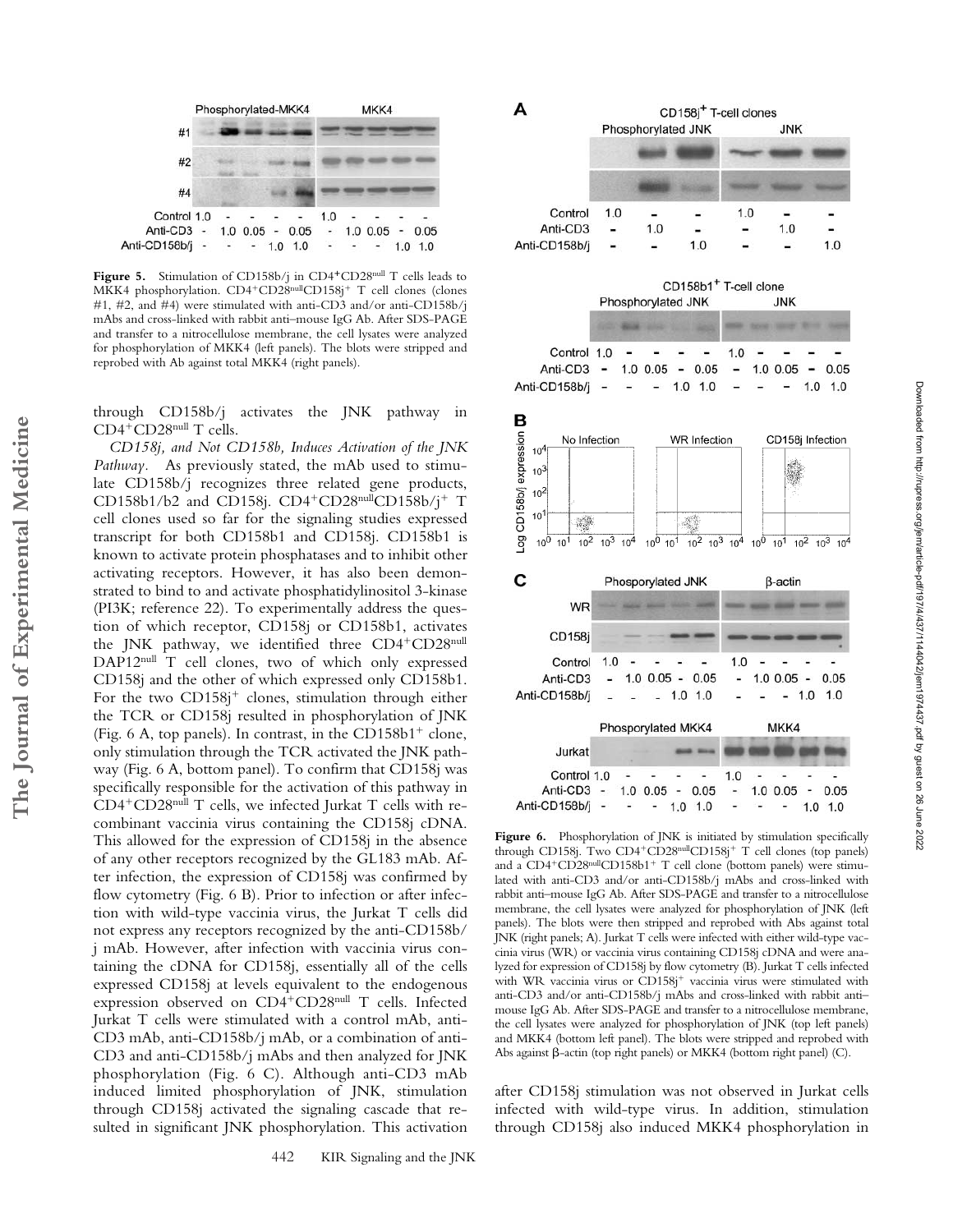transfected CD158j<sup>+</sup> Jurkats (Fig. 6 C). These results confirmed that, in the  $CD4+CD28$ <sup>null</sup>CD158b/j<sup>+</sup> T cells, CD158j is responsible for the activation of the JNK signaling pathway. They also demonstrate that the CD158jmediated JNK activation is not limited to CD4<sup>+</sup>CD28<sup>null</sup> T cells but principally is possible in other KARAP/DAP12 negative CD4<sup>+</sup> T cells.

*Activation of CD158j Leads to Expression of ATF-2 and c-Jun.* Activation of the JNK signaling pathway leads to the phosphorylation and activation of specific transcription factors, including ATF-2 and c-Jun (20, 21). These two transcription factors form a heterodimer and bind to modified AP-1 sites, one of which is located within the promoter region of the IFN- $\gamma$  gene (23). Stimulation through CD158j in  $CD4^+CD28^{\text{null}}$  T cells led to increased IFN- $\gamma$  expression (Fig. 2), possibly mediated through JNK-induced activation of ATF-2 and c-Jun. For all CD4<sup>+</sup>CD28<sup>null</sup>CD158b/j<sup>+</sup> T cell clones tested, we observed that stimulation through either the TCR or CD158j led to phosphorylation of both ATF-2 and c-Jun (data not shown). In addition to regulating the expression of IFN- $\gamma$ , activation of the JNK pathway leads to increased expression of c-Jun (20, 21). As indicated by the PathwayFinder cDNA Array, transcription of the ATF-2 gene is also regulated by the JNK pathway. To determine whether CD158j stimulation regulates the expression of these transcription factors, CD4+CD28<sup>null</sup>  $CD158b/j^{+}$  T cells and Jurkat T cells infected with CD158j<sup>+</sup> vaccinia virus were stimulated and then analyzed for expression of ATF-2 and c-Jun (Fig. 7). In two of the clones, stimulation with optimal, but not suboptimal, concentrations of anti-CD3 mAb led to increased expression of both ATF-2 and c-Jun. In the remaining clone, clone #4 and in the vaccinia virus-infected Jurkat T cells, stimulation through the TCR did not induce the expression of either transcription factor. This is consistent with the failure of anti-CD3 to induce MKK4 and JNK phosphorylation in these cells (Figs. 4 A, 5, and 6). In contrast, for each of the clones analyzed, stimulation through CD158j alone or in combination with low-dose anti-CD3 mAb resulted in expression of both c-Jun and ATF-2. This was also observed for Jurkat T cells induced to express CD158j after infection with vaccinia virus. This suggests that CD158*j*, in conjunction with the TCR, costimulates IFN- $\gamma$  production in CD4<sup>+</sup>CD28<sup>null</sup> T cells through the expression and activation of ATF-2 and c-Jun after induction of the JNK signaling pathway.

*The Adaptor Binding Motif in the Transmembrane Region Is Required for CD158j Function.* All known stimulatory members of the KIR family possess a dramatically shortened cytoplasmic tail in comparison with the inhibitory receptors and a positively charged residue within the transmembrane domain. The cytoplasmic domains of these receptors are not capable of directly initiating signaling events and must rely on adaptor molecules, such as KARAP/DAP12. Because each of the known adaptor molecules contains a negatively charged residue in their transmembrane domains, it is hypothesized that the interaction between a stimulatory receptor and its corresponding



Figure 7. Stimulation of CD158j in CD4<sup>+</sup>CD28<sup>null</sup> T cells leads to expression of ATF-2 and c-Jun. CD4<sup>+</sup>CD28<sup>null</sup>CD158j<sup>+</sup> T cell clones (clones  $\#2$ ,  $\#3$ ,  $\#4$ ), and Jurkat T cells expressing CD158j were stimulated with anti-CD3 and/or anti-CD158b/j mAbs and cross-linked with rabbit anti–mouse IgG Ab. After SDS-PAGE and transfer to a nitrocellulose membrane, the cell lysates were analyzed for expression of ATF-2 and c-Jun. The membranes were stripped and reprobed with Ab against β-actin.

adaptor molecule is partially modulated through an electrostatic interaction. We have demonstrated that in CD4<sup>+</sup> CD28null T cells, CD158j is capable of activating the JNK signaling pathway and IFN- $\gamma$  expression in the absence of KARAP/DAP12. To explore whether CD158j is using an alternate adaptor molecule to activate the JNK pathway that also interacts through the lysine residue within the transmembrane domain, we constructed a mutant of CD158j in which this lysine residue was changed to a hydrophobic residue (CD158jK233I). After transfection into Jurkat T cells, both CD158j and CD158jK233I were expressed on the cell surface (Fig. 8 A) at similar levels. Although stimulation through CD158j resulted in phosphorylation of JNK, stimulation through CD158jK233I did not (Fig. 8 B). This suggests that mutation of the transmembrane lysine residue disrupted the interaction between the receptor and its unknown adaptor molecule, preventing activation of the JNK signaling pathway.

*Lack of Association between DAP10 and CD158j.* As previously stated, stimulatory receptors within the KIR family require an adaptor molecule to activate signaling cascades. Stimulatory receptors from other families, such as the C-type lectin family, also display this requirement. Some adaptor molecules, such as the common  $FcRy$  chain and KARAP/DAP12, associate with a number of different receptors (24). We hypothesized that, in CD4<sup>+</sup>CD28<sup>null</sup> T cells, CD158j is associating with another known adaptor molecule previously characterized for its interaction with a different stimulatory receptor. One such candidate molecule is DAP10. DAP10 associates with NKG2D and is found in most NK cells and CD8<sup>+</sup> T cells. Whereas KARAP/DAP12 contains ITAMs and activates the tyrosine kinases Syk and ZAP-70, DAP10 contains PI3K binding domains within its cytoplasmic domain. This made it a potential candidate for association with CD158j in CD4+CD28null T cells because PI3K is capable of activating the JNK pathway. In addition, although NKG2D can induce cytotoxicity in NK cells, it functions solely as a costimulatory receptor in  $CD8<sup>+</sup>$  T cells (25). This is similar to the functional activity displayed by CD158j in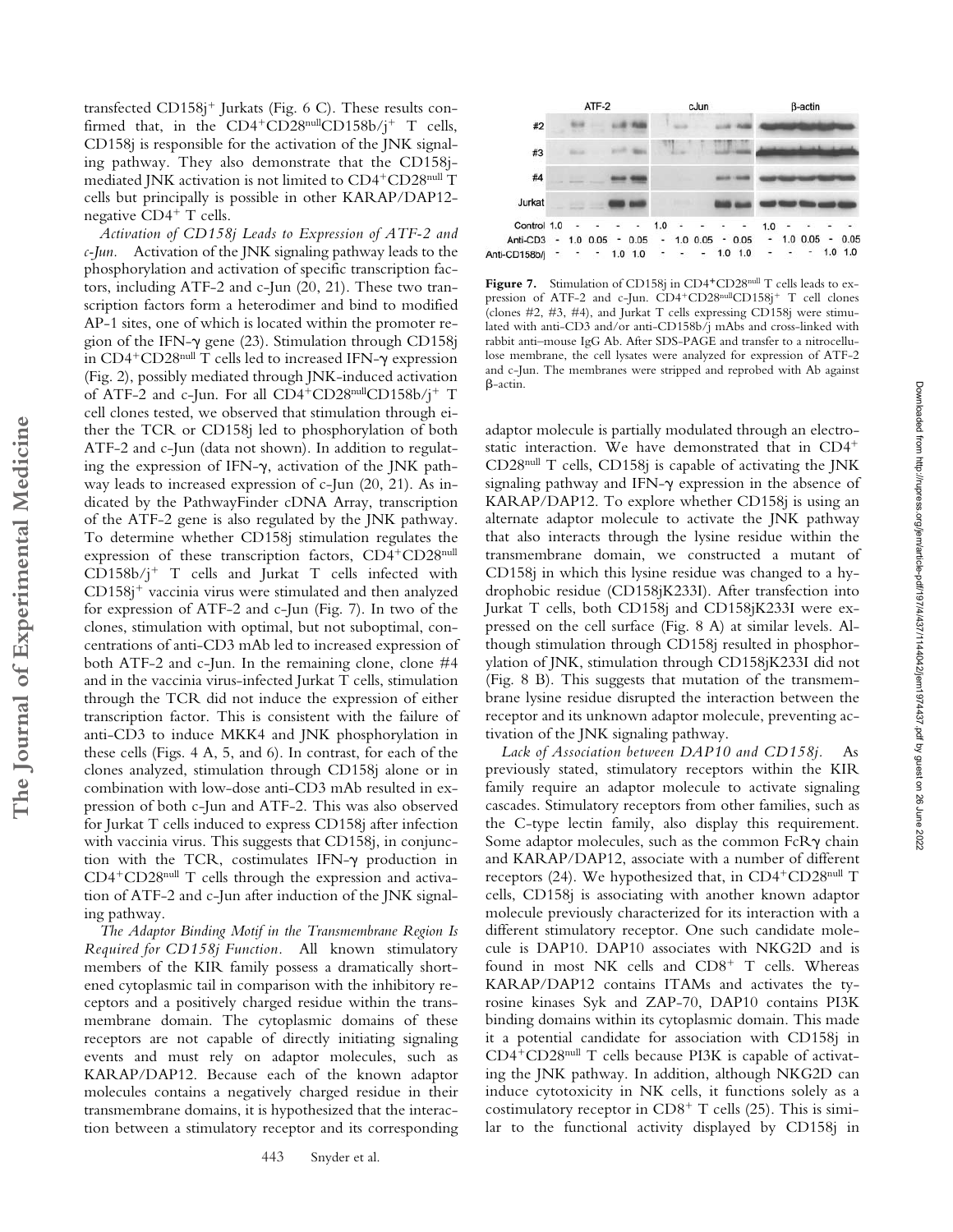

Figure 8. Mutation of transmembrane lysine residue in CD158j abolishes ability to induce JNK phosphorylation. Jurkat T cells were transiently transfected with constructs containing the CD158j cDNA or the CD158j233I cDNA. Cell-surface expression was confirmed by flow cytometry (A). Jurkat T cells transfected with either CD158j or CD158jK233I were stimulated with anti-CD3 or anti-CD158b/j mAb and cross-linked with rabbit anti–mouse IgG Ab. After SDS-PAGE and transfer to a nitrocellulose membrane, the cell lysates were analyzed for phosphorylation of JNK (left panels). The blots were then stripped and reprobed with Abs against total JNK (right panels) (B).

CD4-CD28null T cells. We analyzed several CD4- CD28null T cell clones and found expression of DAP10 transcript (Fig. 9 A). If CD158j is signaling through DAP10 and PI3K, blocking experiments with the PI3K inhibitor wortmannin should inhibit JNK activation induced by CD158j. CD4<sup>+</sup>CD28<sup>null</sup>CD158j<sup>+</sup> T cell clones were stimulated with anti-CD3 or anti-CD158j mAb in the presence or absence of wortmannin, and were then analyzed for JNK phosphorylation (Fig. 9 B). Although wortmannin had a limited inhibitory effect on TCR-mediated JNK phosphorylation, it led to significant inhibition of JNK activation mediated by CD158j.

CD158j/DAP10 association was difficult to study in T cell clones because of the high cell numbers required. To determine if DAP10 associates with CD158j, we used RBL cells, which expressed endogenous DAP10 but not KARAP/DAP12, and which had been stably transfected with CD158j. As indicated by flow cytometry, CD158j was expressed on the cell surface of RBL cells despite the lack of KARAP/DAP12 (Fig. 9 C, top panel). In CD158jnull RBL cells, DAP10 coimmunoprecipitated with a protein of  $\sim$ 50 kD, the identity of which was unclear. In CD158j<sup>+</sup> RBL cells, the immunoprecipitation pattern was essentially unchanged (Fig. 9 C, bottom panel). Coimmunoprecipitation of KARAP/DAP12 and CD158j from KARAP/DAP12<sup>+</sup>CD158j<sup>+</sup> RBL cells was included as a control. The apparent molecular weight of CD158j is  $\sim$ 50 kD. However, even if CD158j was included in this 50-kD band the amount would be minuscule. In support of this interpretation, CD158j did not function as a costimulatory



**Figure 9.** CD158j and DAP10 do not associate. RT-PCR was used to amplify transcripts for DAP10 from PBMCs (lane 1) and CD4<sup>+</sup>CD28<sup>null</sup> T cell clones (lanes 2–5). cDNA was omitted for the negative control (lane 6) (A).  $CD4+CD28$ <sup>null</sup>CD158b/j<sup>+</sup> T cell clones were stimulated with anti-CD3 or anti-CD158b/j in the presence or absence of 2.0  $\mu$ M wortmannin. After SDS-PAGE and transfer to a nitrocellulose membrane, the cell lysates were analyzed for phosphorylation of JNK (left panels). The blots were then stripped and reprobed with Abs against  $\beta$ -actin (right panels). Results from two T cell clones are shown (B). DAP10-expressing RBL cells (left panel) were stably transfected with CD158j alone (middle panel) or with CD158j and KARAP/DAP12 (right panel). Cell surface expression of CD158j was confirmed by flow cytometry (top panels). DAP10 or KARAP/DAP12 was immunoprecipitated from lysates of biotinylated transfected RBL cells. After SDS-PAGE and transfer to nitrocellulose membranes, coimmunoprecipitated cell-surface proteins were detected by streptavidin-HRP (middle panels). Immunoprecipitation of DAP10 and KARAP/DAP12 was confirmed by immunoblot with anti-DAP10 or anti-KARAP/DAP12 Ab (bottom panels) (C). DAP10 or KARAP/DAP12 was immunoprecipitated from Jurkat T cells (lanes 1–3) or RBL cells (lanes 4–6). After SDS-PAGE and transfer to a nitrocellulose membrane, samples (protein-G preclear, lanes 1 and 4; DAP10 immunoprecipitate, lanes 2 and 5; KARAP/DAP12 immunoprecipitate, lanes 3 and 6) were analyzed by Western blot using DAP10 Ab (D).

molecule in RBL cells (unpublished data). Moreover, DAP10 appeared not to be involved in the CD158j induced activation of the JNK pathway in Jurkat T cells. In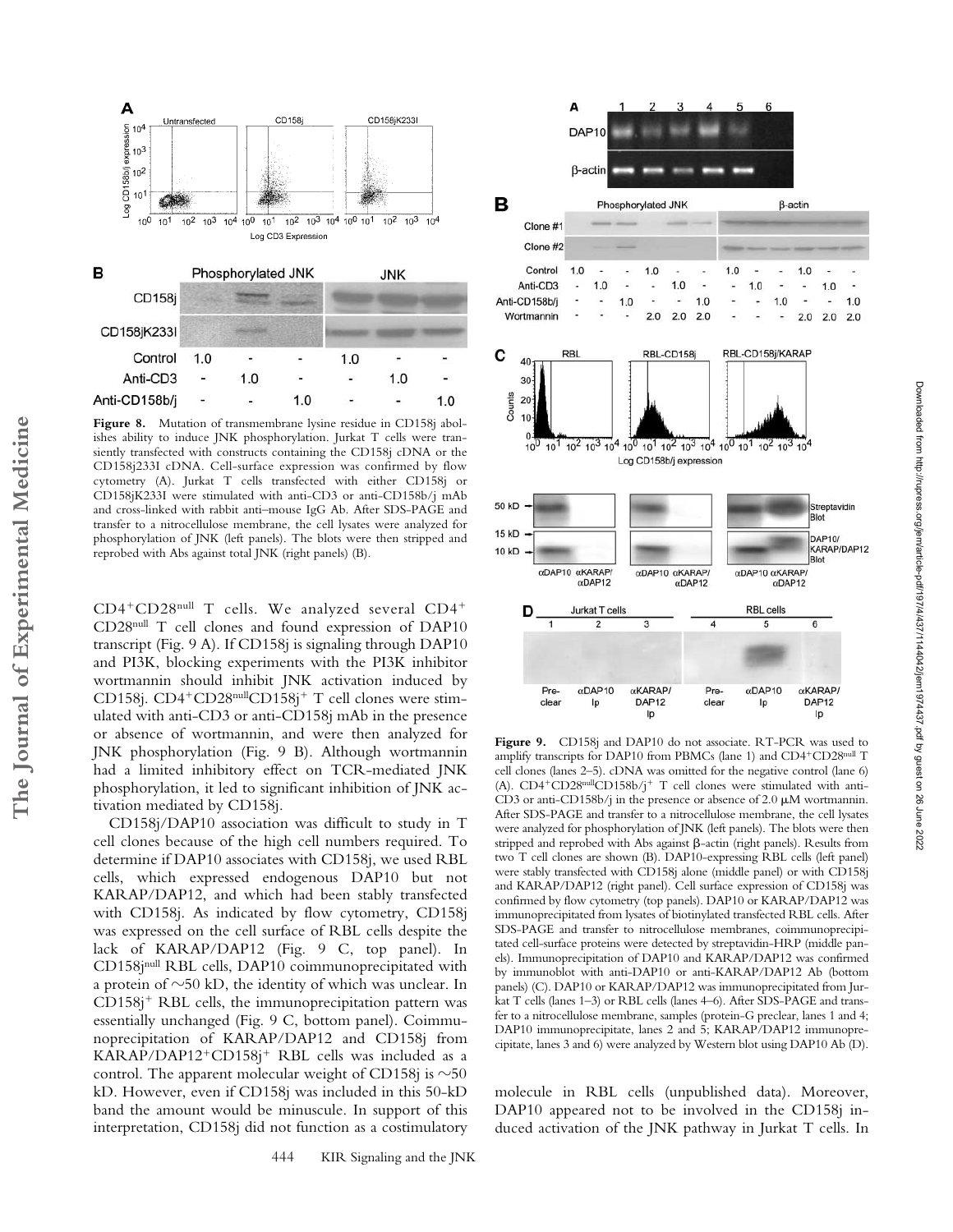these experiments, DAP10 was immunoprecipitated from Jurkat T cells and RBL cells, then analyzed through a Western blot with a DAP10 antibody (Fig. 9 D). Compared with the RBL cells, miniscule amounts of DAP10 were present in Jurkat T cells that could only be detected after overexposure of the Western blot. Thus, despite the detection of DAP10 transcript and inhibition of JNK activation with wortmannin, our immunoprecipitation data do not support the hypothesis that DAP10 is functioning as the adaptor molecule for CD158j in CD4-CD28null T cells.

## **Discussion**

**The Journal of Experimental Medicine**

The Journal of Experimental Medicine

The results presented here demonstrate that stimulation of the MHC class I–recognizing receptor, CD158j, activates the JNK signaling pathway in CD4<sup>+</sup> T cells. The activation of this pathway is independent of the adaptor molecule, KARAP/DAP12, which usually associates with CD158j (7, 8). Activation of the JNK pathway by CD158j led to increased expression and phosphorylation of the transcription factors ATF-2 and c-Jun, which regulate the expression of IFN- $\gamma$  (23). Indeed, triggering of CD158j provided costimulatory signals for IFN- $\gamma$  production by the responding CD4<sup>+</sup> T cell population.

We and others have reported that CD158b/j and other MHC class I–recognizing receptors are expressed on a small subset of CD4<sup>+</sup> T cells that shows evidence of an extensive replicative history (10, 26, 27). These T cells have many characteristics of NK-T cells. They express perforin and granzyme B and they have lost the costimulatory molecule, CD28; however, they do not express the canonical TCR structure typically seen on NK-T cells (28). Mandelboim and colleagues (26) were the first to demonstrate that stimulatory MHC class I–recognizing receptors provided costimulatory signals in this subtype of T cells. They showed that these receptors acted as costimulatory molecules for superantigen-induced T cell proliferation. Expression of CD158j and its proposed ligand, HLA-C, are constitutive and are not under regulatory control, in contrast to most costimulatory receptors and ligands. The authors, therefore, proposed that CD158j expression and signaling may be important in breeches of tolerance, leading to autoimmunity. In support of this model, we demonstrated that CD158j is frequently expressed on CD4<sup>+</sup> T cells in patients with RA, particularly those who have developed vascular complications (13, 15). We also confirmed that CD158j provides costimulatory signals for proliferation (27). However, in contrast to CD158j on NK cells, CD158j on cytotoxic CD4<sup>+</sup> T cells did not induce or augment a cytotoxic T cell response, raising the possibility that the signaling pathways of stimulatory KIRs in T cells and NK cells are different.

CD158j does not possess a substantial cytoplasmic domain. As a result, it is dependent on an adaptor molecule to initiate signaling events. In NK cells, this adaptor molecule is KARAP/DAP12. KARAP/DAP12 has a cytoplasmic ITAM motif and is able to recruit and activate Syk and

ZAP-70 (8, 29, 30). Activation of these tyrosine kinases induces ERK activation via the Raf/Mek/ERK cascade (31). It also activates PLC- $\gamma$ 1, leading to intracellular calcium flux. Strikingly, the vast majority of CD4<sup>+</sup> T cells, including the CD4-CD28null T cell clones characterized in this paper, do not express KARAP/DAP12 even in the presence of cell-surface CD158j. This would explain why CD158j does not induce any calcium flux and cannot induce cytotoxic activity in CD4-CD28null T cells (27). We also have isolated CD4 T cell clones that express KARAP/ DAP12 and CD158j triggering of these T cell clones induces cytotoxicity. Specifically, we have found an increased frequency of KARAP/DAP12 expression in CD4- CD28null T cells from patients with ACS (32). Such clones are highly infrequent in healthy controls and it is currently unknown how frequent these cells are in patients with RA. However, the majority of CD4<sup>+</sup> T cells in RA are clearly KARAP/DAP12 negative. CD158j stimulation activates the JNK pathway and costimulates IFN- $\gamma$  expression in CD4-CD28null T cells that do not express this adaptor molecule regardless of whether they are derived from RA patients or other sources. These data show that CD158j has as yet undescribed functions in T cells that are distinct from the CD158j/KARAP/DAP12/Syk pathway described in NK cells.

Our mutational analysis demonstrated that the activation of the JNK pathway by CD158j is dependent on a charged residue in the transmembrane domain, suggesting that an adaptor molecule is involved. Certain stimulatory receptors, specifically NKG2D, can bind to and signal through both KARAP/DAP12 and another adaptor molecule DAP10 (33–36). Other receptors related to the stimulatory KIRs, including immunoglobulin-like transcript-1 (ILT-1) and paired-immunoglobulin receptor-A (PIR-A), can also signal through other adaptor molecules that share with KARAP/DAP12 the presence of a negatively charged residue within the transmembrane domain (37, 38). These molecules include the  $\gamma$  chain of the Fc receptor (FcR $\gamma$ ) and the CD3  $\zeta$  chain. Although both ILT-1 and PIR-A interact with FcR $\gamma$ , CD158j does not. CD3  $\zeta$ is certainly a potential adaptor molecule because it is expressed in all  $T$  cells; however, as is the case with  $FcR\gamma$ , CD3  $\zeta$  is unable to interact with CD158j (39). Even if CD3  $\zeta$  or FcR $\gamma$  were capable of binding to CD158j, their signaling properties would not be expected to induce a preferential activation of the JNK pathway. Both of these molecules signal through multiple pathways, including ERK and PLC- $\gamma$ ; however, neither of these is activated after CD158j stimulation, suggesting that CD158j binds to an unidentified adaptor molecule that leads to the activation of the JNK pathway.

We focused on DAP10 as a possible adaptor molecule for CD158j in CD4<sup>+</sup>CD28<sup>null</sup> T cells for several reasons. First, the level of sequence homology that exists between KARAP/DAP12 and DAP10 suggests that they may be capable of substituting for one another with regards to receptor association (40). Second, PI3K, which is activated by DAP10, can induce JNK phosphorylation through the in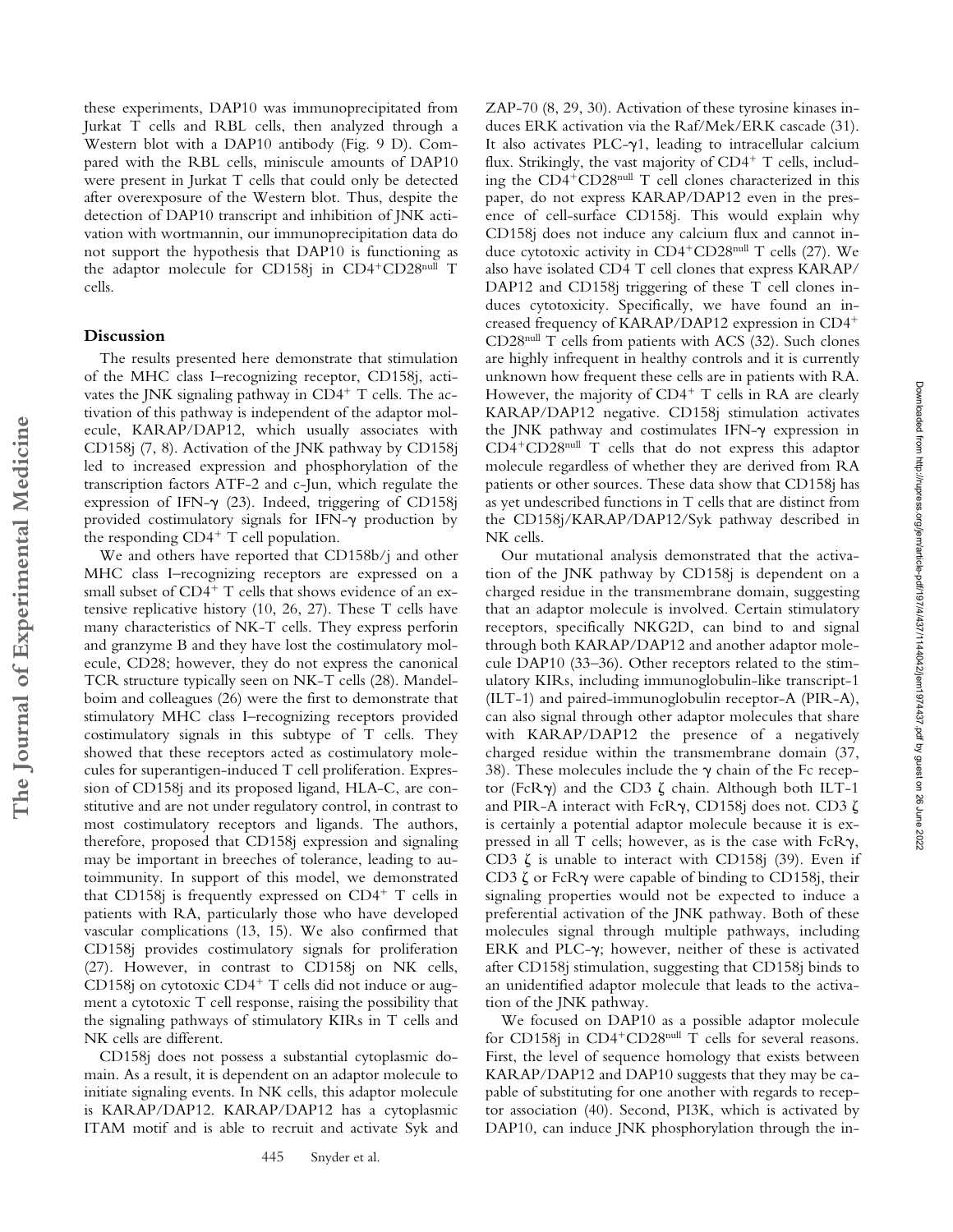termediate, Vav1. This would correlate with our data demonstrating that activation of the JNK pathway by CD158j in CD4-CD28null T cells can be inhibited by wortmannin. Third, initial experiments indicated that DAP10 is expressed in CD4<sup>+</sup>CD28<sup>null</sup> T cell clones. Experiments were undertaken in an attempt to demonstrate a physical association between CD158j and DAP10. However, these experiments failed to show any such association. In addition, CD158j is capable of inducing JNK phosphorylation in Jurkat T cells, which express only limited amounts of DAP10. In summary, our data do not support the hypothesis that DAP10 serves as the adaptor molecule for CD158j in CD4-CD28null T cells. This is in agreement with previously published reports that also failed to demonstrate any interaction between CD158j and DAP10 (39).

Activation of the JNK pathway has been postulated to be a hallmark of costimulatory signals. CD28 is the principal  $costimulatory molecule in CD4<sup>+</sup> T cells and predomi$ nantly facilitates the production of IL-2. Several downstream events of CD28 signaling have been described (41, 42). Although controversial, there are several lines of experimental evidence that suggest activation of the JNK pathway is central to CD28 responses (43–45). JNKinduced phosphorylation is critical in the activation of c-Jun, a component of the transcription factor AP-1, which is known to bind to the IL-2 promoter as well as to the IFN- $\gamma$  promoter (23, 46, 47). Activation of the JNK pathway in Jurkat T cells requires cotriggering of CD3 and CD28 (48). Furthermore, JNK activation is blunted in anergic Th1 clones (49).

It is interesting to note that costimulatory signals that can, in part, substitute for CD28 have also been shown to signal through the JNK pathway. Ligand engagement of the 4–1BB (CD137) molecule, which is expressed on activated T cells, costimulates IL-2 production and proliferation independent of CD28 ligation (50). CD137 signals through TRAF2, which leads to the downstream activation of the JNK pathway (47). Ox-40 (CD134), also a costimulatory molecule selectively expressed on activated T cells, associates with TRAF2 and probably also activates the JNK pathway (51, 52). Cannons and colleagues (50) found evidence for the hypothesis that activation of the JNK pathway by other inducers of stress-activated kinases, such as hyperosmotic shock, provides costimulatory signals to T cells. It is, therefore, of particular interest that CD158j triggering in T cells, in the absence of KARAP/DAP12, selectively targets the activation of the JNK pathway.

The receptors CD158b1, CD158b2, and CD158j share virtually identical extracellular domains. As a result, it was hypothesized that each would recognize the same ligand, specifically HLA-C. The inhibitory receptors CD158b1/b2 clearly recognize specific alleles of HLA-C. Target cells expressing HLA-Cw1, 3, 7, or 8 are protected from lysis by CD158b1/b2<sup>+</sup> NK cells. In addition, in vitro experiments demonstrate direct binding between CD158b1/b2 and appropriate HLA-C alleles (1, 53). However, despite the high degree of sequence similarity between the extracellular domains of the inhibitory and stimulatory receptors, no bind-

ing between soluble CD158j and HLA-C has been demonstrated. This lack of interaction is attributed to the sequence difference between CD158j and CD158b1/b2 at position 45. In CD158b1/b2, the residue at this position is a phenylalanine while in CD158j, the residue is a tyrosine. Mutation of this residue in CD158j to phenylalanine partially restored the interaction with HLA-C, indicating the importance of this residue (1). Currently, the identity of the ligand for CD158j is unconfirmed. It is possible that, in vivo, CD158j is capable of interacting with particular HLA-C molecules. The interaction between CD158b1/b2 and HLA-C is dependent on the sequence of the peptide bound to the class I molecule (1, 54), which may also be the case for CD158j. Further experimentation is required before the in vivo ligand for CD158j can be confirmed.

Unopposed costimulatory function could occur if CD158j is expressed in the absence of any inhibitory receptors. In this context, it is of interest that CD4<sup>+</sup>CD28<sup>null</sup> T cells that express members of the KIR family usually do not express CD94 or any inhibitory members of the C-type lectin receptors (27). Moreover, we (55) and others have demonstrated that KIR expression is acquired during clonal expansion of T cells (56, 57). T cells expressing identical TCRs express different repertoires of KIRs, clearly indicating that KIR expression is initiated after TCR rearrangement. Because KIR expression appears to be a stochastic event, it can be envisioned that T cell clones are generated that express stimulatory KIRs in the absence of inhibitory receptors. Indeed, we have shown that this is the case in patients with RA. Patients with RA frequently possess expanded populations of CD4-CD28null T cells that express various members of the KIR family. This population of CD4<sup>+</sup>CD28<sup>null</sup> T cells results from the expansion of a limited number of autoreactive clones (12, 58). CD158j is most frequently expressed, often in the absence of CD158b1/b2 (27). Genotyping studies have shown that the CD158j gene is a risk factor for extraarticular manifestations of RA, such as rheumatoid vasculitis (15). Because CD158j costimulates proliferation, this receptor may play a role in the expansion of these autoreactive T cells. In addition, CD158j may also be an important regulatory molecule for effector functions. It has been shown that the JNK pathway is most important for regulating T cell effector function and not T cell activation (59). The activation of CD158j, in conjunction with TCR, leads to production of the inflammatory cytokine, IFN- $\gamma$ . Coactivation of the JNK pathway by CD158j, therefore, regulates several important cell functions as a costimulatory molecule. Expression of CD158j on T cells may essentially undermine tolerance and amplify autoimmune mechanisms.

In summary, we have demonstrated that CD158j, depending upon its coupling to adaptor molecules, can have various functions. Whereas CD158j in association with KARAP/DAP12 acts as a primary recognition structure in NK cells, CD158j, presumably associated with an as of yet unidentified adaptor molecule, functions as a costimulatory complex in concert with the TCR in KARAP/DAP12<sup>null</sup> T cells. This CD28-independent costimulatory activity is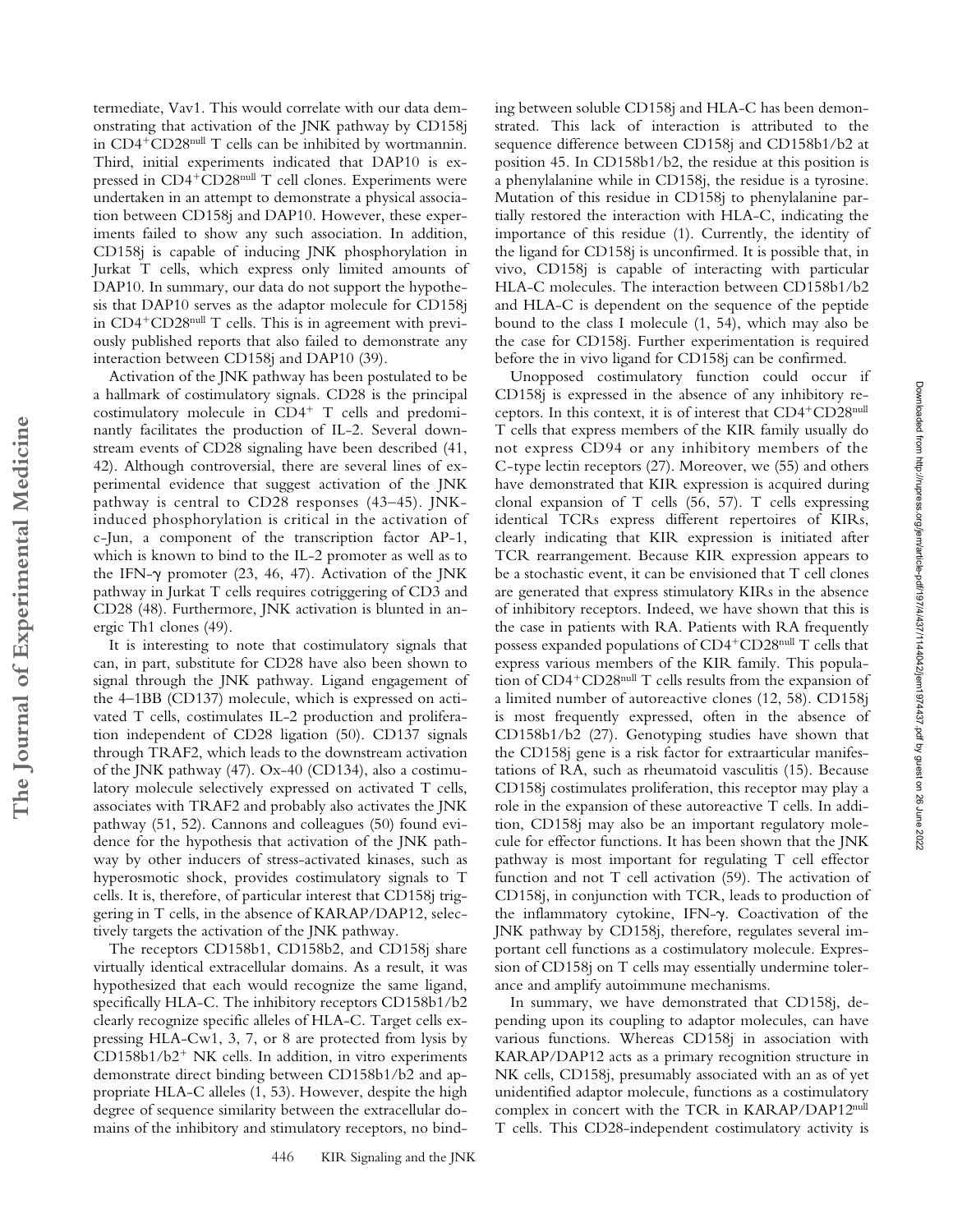mediated through the JNK signaling pathway. The activation of the JNK pathway has important implications for the stimulatory activity of CD158j. We hypothesize that this could have dramatic effects on the function of the CD4-CD28null T cells that express CD158j and on their pathogenic role in autoimmunity.

We thank Dr. Paul J. Leibson for the CD158j and KARAP/ DAP12 vaccinia constructs, Sophie Guia for excellent technical assistance, James W. Fulbright for aiding with figure preparation and editorial assistance, and Linda H. Arneson for secretarial support.

This work was supported by National Institutes of Health grants (RO1 AR41974, RO1 HL63919, and RO1 AR42527). M.R. Snyder is supported by a National Arthritis Foundation Fellowship (AF21). This research was supported in part by institutional grants from INSERM, CNRS, Ministère de l'Enseignement Supérieur et de la Recherche, and specific grants from Ligue Nationale contre le Cancer (to M. Lucas and 'Equipe labellisée La Ligue' to E. Vivier).

*Submitted: 11 March 2002 Revised: 6 December 2002 Accepted: 30 December 2002*

### **References**

**The Journal of Experimental Medicine**

The Journal of Experimental Medicine

- 1. Vales-Gomez, M., H.T. Reyburn, R.A. Erskine, and J. Strominger. 1998. Differential binding to HLA-C of p50 activating and p58-inhibitory natural killer cell receptors. *Proc. Natl. Acad. Sci. USA.* 95:14326–14331.
- 2. Burshtyn, D.N., A.M. Scharenberg, N. Wagtmann, S. Rajagopalan, K. Berrada, T. Yi, J.P. Kinet, and E.O. Long. 1996. Recruitment of tyrosine phosphatase HCP by the killer cell inhibitor receptor. *Immunity.* 4:77–85.
- 3. Olcese, L., P. Lang, F. Vely, A. Cambiaggi, D. Marguet, M. Blery, K.L. Hippen, R. Biassoni, A. Moretta, L. Moretta, et al. 1996. Human and mouse killer-cell inhibitory receptors recruit PTP1C and PTP1D protein tyrosine phosphatases. *J. Immunol.* 156:4531–4534.
- 4. Binstadt, B.A., K.M. Brumbaugh, C.J. Dick, A.M. Scharenberg, B.L. Williams, M. Colonna, L.L. Lanier, J.P. Kinet, R.T. Abraham, and P.J. Leibson. 1996. Sequential involvement of Lck and SHP-1 with MHC-recognizing receptors on NK cells inhibits FcR-initiated tyrosine kinase activation. *Immunity.* 5:629–638.
- 5. Ljunggren, H.G., and K. Karre. 1990. In search of the 'missing self': MHC molecules and NK cell recognition. *Immunol. Today.* 11:237–244.
- 6. Tomasello, E., L. Olcese, F. Vely, C. Geourgeon, M. Blery, A. Moqrich, D. Gautheret, M. Djabali, M.G. Mattei, and E. Vivier. 1998. Gene structure, expression pattern, and biological activity of mouse killer cell activating receptor-associated protein (KARAP)/DAP-12. *J. Biol. Chem.* 273:34115– 34119.
- 7. Olcese, L., A. Cambiaggi, G. Semenzato, C. Bottino, A. Moretta, and E. Vivier. 1997. Human killer cell activatory receptors for MHC class I molecules are included in a multimeric complex expressed by natural killer cells. *J. Immunol.* 158:5083–5086.
- 8. Lanier, L.L., B.C. Corliss, J. Wu, C. Leong, and J.H. Phillips. 1998. Immunoreceptor DAP12 bearing a tyrosine-based activation motif is involved in activating NK cells. *Nature.* 391: 703–707.
- 9. Mingari, M.C., F. Schiavetti, M. Ponte, C. Vitale, E. Maggi, S. Romagnani, J. Demarest, G. Pantaleo, A.S. Fauci, and L. Moretta. 1996. Human CD8+ T lymphocyte subsets that express HLA class I-specific inhibitory receptors represent oligoclonally or monoclonally expanded cell populations. *Proc. Natl. Acad. Sci. USA.* 93:12433–12438.
- 10. Warrington, K.J., S. Takemura, J.J. Goronzy, and C.M. Weyand. 2001. CD4+,CD28- T cells in rheumatoid arthritis patients combine features of the innate and adaptive immune systems. *Arthritis Rheum.* 44:13–20.
- 11. Liuzzo, G., S.L. Kopecky, R.L. Frye, W.M. O'Fallon, A. Maseri, J.J. Goronzy, and C.M. Weyand. 1999. Perturbation of the T-cell repertoire in patients with unstable angina. *Circulation.* 100:2135–2139.
- 12. Schmidt, D., P.B. Martens, C.M. Weyand, and J.J. Goronzy. 1996. The repertoire of CD4+ CD28- T cells in rheumatoid arthritis. *Mol. Med.* 2:608–618.
- 13. Martens, P.B., J.J. Goronzy, D. Schaid, and C.M. Weyand. 1997. Expansion of unusual CD4+ T cells in severe rheumatoid arthritis. *Arthritis Rheum.* 40:1106–1114.
- 14. Liuzzo, G., J.J. Goronzy, H. Yang, S.L. Kopecky, D.R. Holmes, R.L. Frye, and C.M. Weyand. 2000. Monoclonal T-cell proliferation and plaque instability in acute coronary syndromes. *Circulation.* 101:2883–2888.
- 15. Yen, J.H., B.E. Moore, T. Nakajima, D. Scholl, D.J. Schaid, C.M. Weyand, and J.J. Goronzy. 2001. Major histocompatibility complex class I-recognizing receptors are disease risk genes in rheumatoid arthritis. *J. Exp. Med.* 193:1159–1167.
- 16. Uhrberg, M., N.M. Valiante, B.P. Shum, H.G. Shilling, K. Lienert-Weidenbach, B. Corliss, D. Tyan, L.L. Lanier, and P. Parham. 1997. Human diversity in killer cell inhibitory receptor genes. *Immunity.* 7:753–763.
- 17. Andre, P., R. Biassoni, M. Colonna, D. Cosman, L.L. Lanier, E.O. Long, M. Lopez-Botet, A. Moretta, L. Moretta, P. Parham, et al. 2001. New nomenclature for MHC receptors. *Nat. Immunol.* 2:661.
- 18. Vallejo, A.N., R.J. Pogulis, and L.R. Pease. 1994. In vitro synthesis of novel genes: mutagenesis and recombination by PCR. *PCR Methods Appl.* 4:S123–S130.
- 19. Blery, M., J. Delon, A. Trautmann, A. Cambiaggi, L. Olcese, R. Biassoni, L. Moretta, P. Chavrier, A. Moretta, M. Daeron, and E. Vivier. 1997. Reconstituted killer cell inhibitory receptors for major histocompatibility complex class I molecules control mast cell activation induced via immunoreceptor tyrosine-based activation motifs. *J. Biol. Chem.* 272:8989–8996.
- 20. van Dam, H., D. Wilhelm, I. Herr, A. Steffen, P. Herrlich, and P. Angel. 1995. ATF-2 is preferentially activated by stress-activated protein kinases to mediate c-jun induction in response to genotoxic agents. *EMBO J.* 14:1798–1811.
- 21. Kiriyama, M.T., M. Oka, M. Takehana, and S. Kobayashi. 2001. Expression of a small heat shock protein 27 (HSP27) in mouse skin tumors induced by UVB-irradiation. *Biol. Pharm. Bull.* 24:197–200.
- 22. Marti, F., C.W. Xu, A. Selvakumar, R. Brent, B. Dupont, and P.D. King. 1998. LCK-phosphorylated human killer cell-inhibitory receptors recruit and activate phosphatidylinositol 3-kinase. *Proc. Natl. Acad. Sci. USA.* 95:11810– 11815.
- 23. Penix, L.A., M.T. Sweetser, W.M. Weaver, J.P. Hoeffler, T.K. Kerppola, and C.B. Wilson. 1996. The proximal regulatory element of the interferon-gamma promoter mediates selective expression in T cells. *J. Biol. Chem.* 271:31964–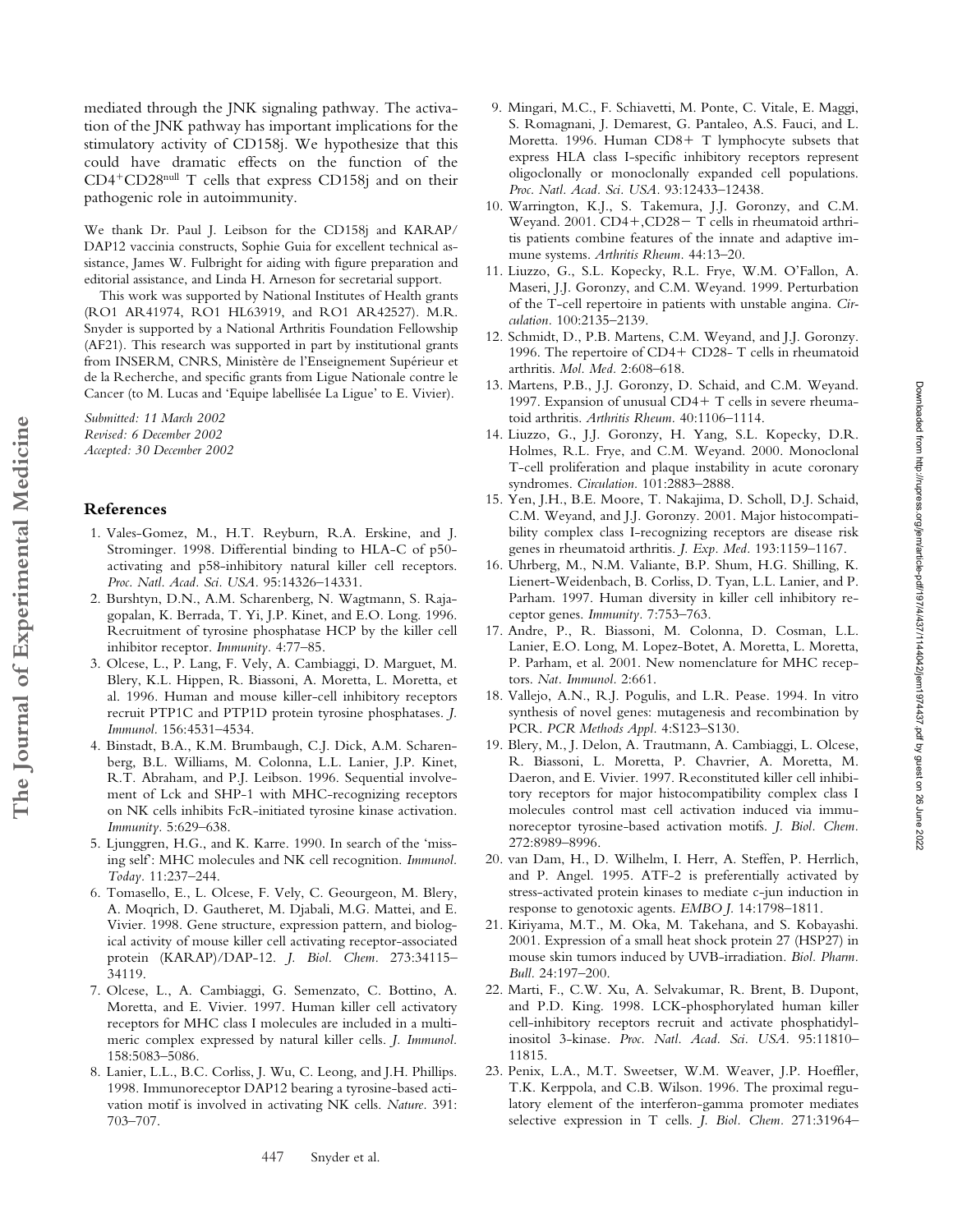31972.

- 24. Tomasello, E., M. Blery, E. Vely, and E. Vivier. 2000. Signaling pathways engaged by NK cell receptors: double concerto for activating receptors, inhibitory receptors and NK cells. *Semin. Immunol.* 12:139–147.
- 25. Groh, V., R. Rhinehart, J. Randolph-Habecker, M.S. Topp, S.R. Riddell, and T. Spies. 2001. Costimulation of CD8alphabeta T cells by NKG2D via engagement by MIC induced on virus-infected cells. *Nat. Immunol.* 2:255–260.
- 26. Mandelboim, O., D.M. Davis, H.T. Reyburn, M. Vales-Gomez, E.G. Sheu, L. Pazmany, and J.L. Strominger. 1996. Enhancement of class II-restricted T cell responses by costimulatory NK receptors for class I MHC proteins. *Science.* 274: 2097–2100.
- 27. Namekawa, T., M.R. Snyder, J.H. Yen, B.E. Goehring, P.J. Leibson, C.M. Weyand, and J.J. Goronzy. 2000. Killer cell activating receptors function as costimulatory molecules on CD4-CD28null T cells clonally expanded in rheumatoid arthritis. *J. Immunol.* 165:1138–1145.
- 28. Elewaut, D., and M. Kronenberg. 2000. Molecular biology of NK T cell specificity and development. *Semin. Immunol.* 12:561–568.
- 29. McVicar, D.W., L.S. Taylor, P. Gosselin, J. Willette-Brown, A.I. Mikhael, R.L. Geahlen, M.C. Nakamura, P. Linnemeyer, W.E. Seaman, S.K. Anderson, et al. 1998. DAP12 mediated signal transduction in natural killer cells. A dominant role for the Syk protein-tyrosine kinase. *J. Biol. Chem.* 273:32934–32942.
- 30. Lanier, L.L., B. Corliss, J. Wu, and J.H. Phillips. 1998. Association of DAP12 with activating CD94/NKG2C NK cell receptors. *Immunity.* 8:693–701.
- 31. Qian, D., and A. Weiss. 1997. T cell antigen receptor signal transduction. *Curr. Opin. Cell Biol.* 9:205–212.
- 32. Nakajima, T., S.L. Kopecky, D. Elewaut, R.L. Frye, J.J. Goronzy, and C.M. Weyand. 2002. Cytotoxic CD4 T cells in the unstable athersclerotic plaque: Gene complementation of MHC class I-recognizing receptors and the adapter molecule DAP12. *Clin. Immunol.* 103:S30 (Abstract).
- 33. Chang, C., J. Dietrich, A.G. Harpur, J.A. Lindquist, A. Haude, Y.W. Loke, A. King, M. Colonna, J. Trowsdale, and M.J. Wilson. 1999. Cutting edge: KAP10, a novel transmembrane adapter protein genetically linked to DAP12 but with unique signaling properties. *J. Immunol.* 163:4651–4654.
- 34. Diefenbach, A., E. Tomasello, M. Lucas, A.M. Jamieson, J.K. Hsia, E. Vivier, and D.H. Raulet. 2002. Selective associations with signaling proteins determine stimulatory versus costimulatory activity of NKG2D. *Nat. Immunol.* 3:1142–1149.
- 35. Gilfillan, S., E.L. Ho, M. Cella, W.M. Yokoyama, and M. Colonna. 2002. NKG2D recruits two distinct adapters to trigger NK cell activation and costimulation. *Nat. Immunol.* 3:1150–1155.
- 36. Long, E.O. 2002. Versatile signaling through NKG2D. *Nat. Immunol.* 3:1119–1120.
- 37. Kubagawa, H., P.D. Burrows, and M.D. Cooper. 1997. A novel pair of immunoglobulin-like receptors expressed by B cells and myeloid cells. *Proc. Natl. Acad. Sci. USA.* 94:5261– 5266.
- 38. Nakajima, H., J. Samaridis, L. Angman, and M. Colonna. 1999. Human myeloid cells express an activating ILT receptor (ILT1) that associates with Fc receptor gamma-chain. *J. Immunol.* 162:5–8.
- 39. Wu, J., H. Cherwinski, T. Spies, J.H. Phillips, and L.L. Lanier. 2000. DAP10 and DAP12 form distinct, but func-

tionally cooperative, receptor complexes in natural killer cells. *J. Exp. Med.* 192:1059–1068.

- 40. Tomasello, E., C. Cant, H.J. Buhring, F. Vely, P. Andre, M. Seiffert, A. Ullrich, and E. Vivier. 2000. Association of signal-regulatory proteins beta with KARAP/DAP-12. *Eur. J. Immunol.* 30:2147–2156.
- 41. Kane, L.P., P.G. Andres, K.C. Howland, A.K. Abbas, and A. Weiss. 2001. Akt provides the CD28 costimulatory signal for up-regulation of IL-2 and IFN-gamma but not TH2 cytokines. *Nat. Immunol.* 2:37–44.
- 42. Shapiro, V.S., K.E. Truitt, J.B. Imboden, and A. Weiss. 1997. CD28 mediates transcriptional upregulation of the interleukin-2 (IL-2) promoter through a composite element containing the CD28RE and NF-IL-2B AP-1 sites. *Mol. Cell. Biol.* 17:4051–4058.
- 43. Su, B., E. Jacinto, M. Hibi, T. Kallunki, M. Karin, and Y. Ben-Neriah. 1994. JNK is involved in signal integration during costimulation of T lymphocytes. *Cell.* 77:727–736.
- 44. Salojin, K.V., J. Zhang, and T.L. Delovitch. 1999. TCR and CD28 are coupled via ZAP-70 to the activation of the Vav/ Rac-1-/PAK-1/p38 MAPK signaling pathway. *J. Immunol.* 163:844–853.
- 45. Rivas, F.V., S. O'Herrin, and T.F. Gajewski. 2001. CD28 is not required for c-Jun N-terminal kinase activation in T cells. *J. Immunol.* 167:3123–3128.
- 46. Kaminuma, O., M. Deckert, C. Elly, Y.C. Liu, and A. Altman. 2001. Vav-Rac1-mediated activation of the c-Jun N-terminal kinase/c-Jun/AP-1 pathway plays a major role in stimulation of the distal NFAT site in the interleukin-2 gene promoter. *Mol. Cell. Biol.* 21:3126–3136.
- 47. Saoulli, K., S.Y. Lee, J.L. Cannons, W.C. Yeh, A. Santana, M.D. Goldstein, N. Bangia, M.A. DeBenedette, T.W. Mak, Y. Choi, and T.H. Watts. 1998. CD28-independent, TRAF2-dependent costimulation of resting T cells by 4-1BB ligand. *J. Exp. Med.* 187:1849–1862.
- 48. Hehner, S.P., T.G. Hofmann, O. Dienz, W. Droge, and M.L. Schmitz. 2000. Tyrosine-phosphorylated Vav1 as a point of integration for T-cell receptor- and CD28-mediated activation of JNK, p38, and interleukin-2 transcription. *J. Biol. Chem.* 275:18160–18171.
- 49. Li, W., C.D. Whaley, A. Mondino, and D.L. Mueller. 1996. Blocked signal transduction to the ERK and JNK protein kinases in anergic CD4- T cells. *Science.* 271:1272–1276.
- 50. Cannons, J.L., K.P. Hoeflich, J.R. Woodgett, and T.H. Watts. 1999. Role of the stress kinase pathway in signaling via the T cell costimulatory receptor 4-1BB. *J. Immunol.* 163: 2990–2998.
- 51. Arch, R.H., and C.B. Thompson. 1998. 4-1BB and Ox40 are members of a tumor necrosis factor (TNF)-nerve growth factor receptor subfamily that bind TNF receptor-associated factors and activate nuclear factor kappaB. *Mol. Cell. Biol.* 18: 558–565.
- 52. Kawamata, S., T. Hori, A. Imura, A. Takaori-Kondo, and T. Uchiyama. 1998. Activation of OX40 signal transduction pathways leads to tumor necrosis factor receptor-associated factor (TRAF) 2- and TRAF5-mediated NF-kappaB activation. *J. Biol. Chem.* 273:5808–5814.
- 53. Vales-Gomez, M., R.A. Erskine, M.P. Deacon, J.L. Strominger, and H.T. Reyburn. 2001. The role of zinc in the binding of killer cell Ig-like receptors to class I MHC proteins. *Proc. Natl. Acad. Sci. USA.* 98:1734–1739.
- 54. Rajagopalan, S., and E.O. Long. 1997. The direct binding of a p58 killer cell inhibitory receptor to human histocompati-